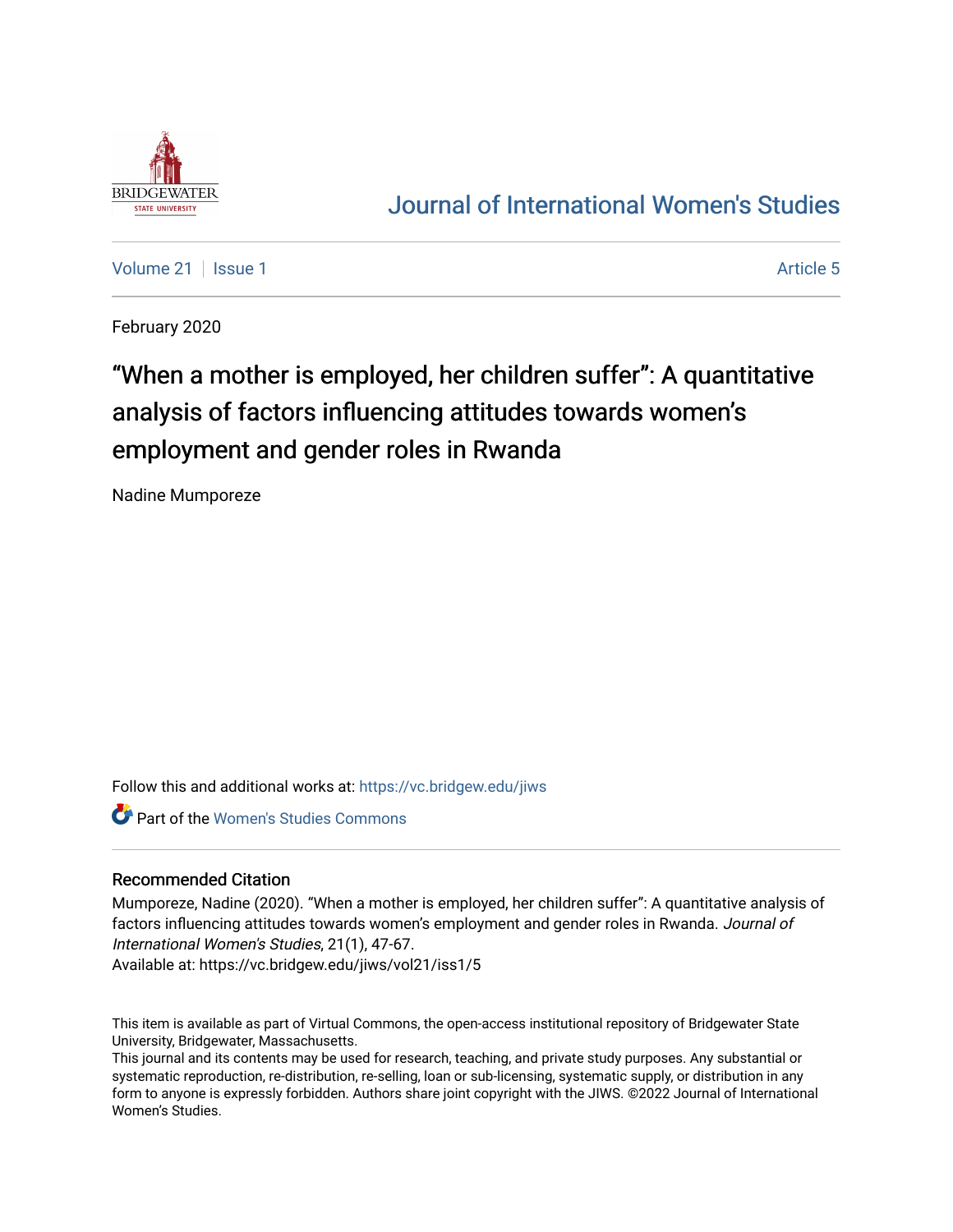Mumporeze: Attitudes towards women's employment and gender roles in Rwanda

This journal and its contents may be used for research, teaching and private study purposes. Any substantial or systematic reproduction, re-distribution, re-selling, loan or sub-licensing, systematic supply or distribution in any form to anyone is expressly forbidden. ©2020 Journal of International Women's Studies.

## **"When a mother is employed, her children suffer": A quantitative analysis of factors influencing attitudes towards women's employment and gender roles in Rwanda**

By Nadine Mumporeze<sup>[1](#page-1-0)</sup>

#### **Abstract**

Socialist feminist theory has assumed that patriarchy and capitalism are the main sources of women's limited roles and related attitudes in society. Informed by this theory and using the data from the World Values Survey wave six, this study aimed at analysing the factors influencing individuals' attitudes towards women's employment and gender roles in Rwandan society. A hierarchical multiple regression modelling method was used to analyse data through R and SPSS statistics programs. The main findings yielded by three research models show that Rwandans express ambivalent attitudes toward women's work and gender roles, comprising both traditional and non-traditional attitudes. Women, young people, highly educated people, private-sector workers and people who rarely use mass media have non-traditional attitudes while men, old people, less educated people, public sector workers, and media-heavy users hold traditional attitudes toward gender roles. Overall, these results bear important theoretical implications as they broaden the existing literature by arguing that patriarchy and capitalism are not the only factors determining peoples' attitudes on women's employment and gender roles as claimed by socialist feminist theory. Instead, the study suggests that additional dynamics including gender, age, educational level, job sectors, and mass media factors work together to shape individuals' attitudes on women's work and gender roles.

*Keywords:* Capitalism, Gender Roles, Patriarchy, Rwanda, Women's Employment, Sexist Attitudes, Socialist Feminism

### **Introduction**

Socialist feminist theory sustains that gender roles and related attitudes mostly stem from the social structure based on both capitalism and patriarchy (Cudd & Holmstrom, 2011; Holmstrom, 2011; Tong, 2014;). Besides, this theory assumes that imbalanced gender division of labour may generate sexist attitudes which, in turn, could contribute to gender hierarchy legitimization and maintain traditional gender roles (Ibid). Building on this socialist feminism framework, the present study uses the evidence from the World Values Survey (hereafter "WVS"), to analyse the factors influencing Rwandans attitudes towards women's employment and gender roles (hereafter "ATWE & GR").

1

<span id="page-1-0"></span> $<sup>1</sup>$  Dr. Nadine Mumporeze is an experienced researcher and a women's rights activist with a Doctor of Philosophy</sup> (Ph.D.) in sociology and a demonstrated work experiences in different industries including higher education industry, research industry, special educational needs industry, and health industry. Informed by qualitative and quantitative research methods, her current and past research interests focus on, but not limited to, gender equality; gender and digital technologies; women political inclusion; gender sexual harassment; gender roles' attitudes; gender and migration; social media and migration; human resources management; and special educational needs.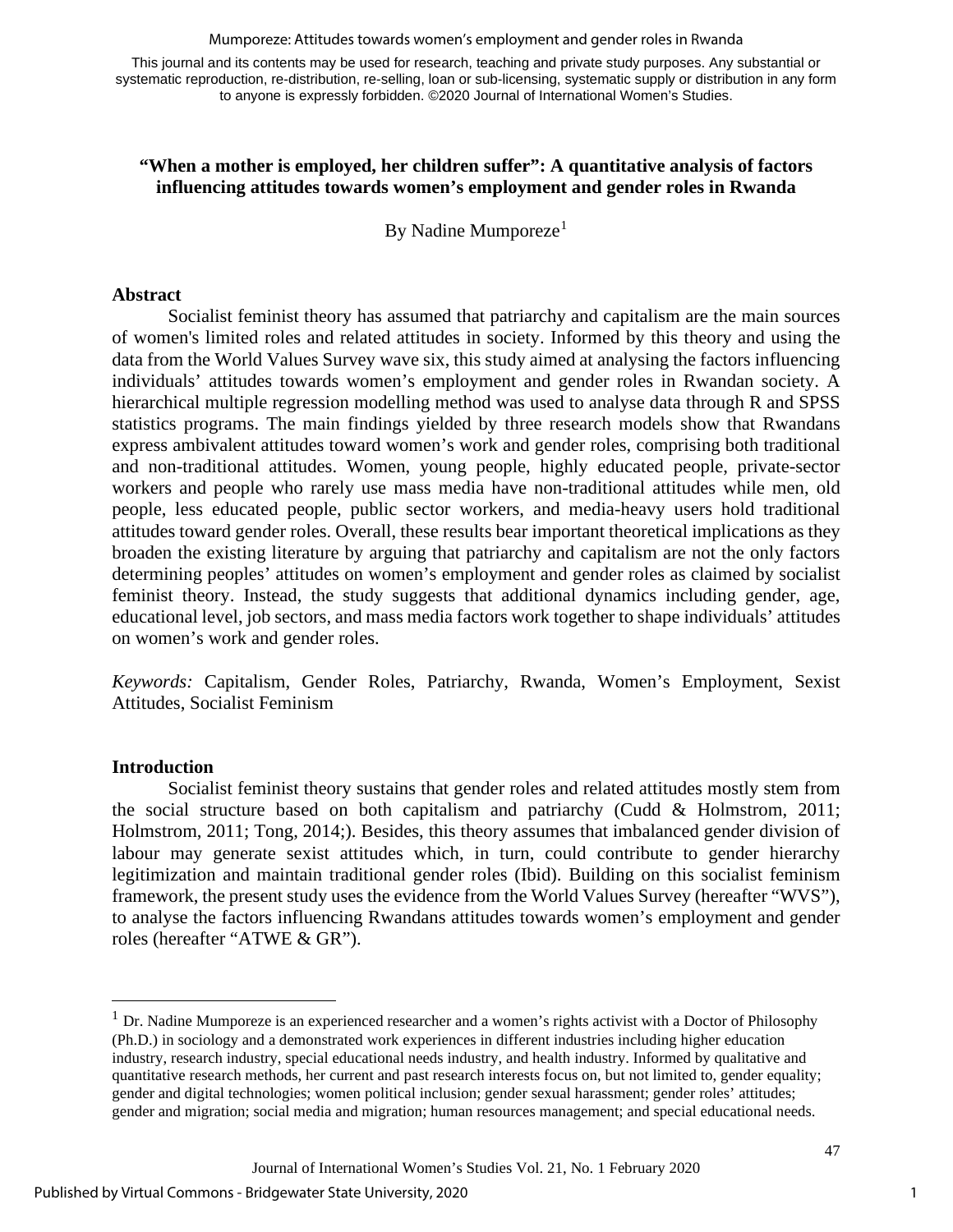Analysing what shapes people's ATWE & GR in Rwanda is of importance due to the scarcity of academic studies. Numerous previous studies have only analysed people's ATWE & GR in Western countries and United States of America (hereafter "USA") (Donnelly et al., 2015; Montañés et al., 2012; Schober & Scott, 2012; Zhou, 2017). Generally, these studies highlight changes in ATWE & GR and argue that people are less likely to have sexist perceptions of women's participation in the labour market and gender roles, with some variation of attitudes correlated to gender. Specifically, a common finding is that men's attitudes are likely to be more traditional than women's attitudes.

Besides, Rwanda is an interesting case study not only for the dearth of independent academic studies but also for its socio-political context. Rwanda is one of the smallest landlocked developing countries that face acute development challenges such as low productivity from subsistence agriculture and the absence of natural resources, amongst others. Following the shocking effects of the Genocide against the Tutsis which damaged the very fabric of Rwandan society, the country has turned out to be a relatively peaceful country. The country has also experienced an incredible record of economic growth and women are reported to play a pivotal role in this impressive progress (Wallace, Haerpfer, & Abbott, 2008). Rwanda has closed the gender gap at 80 per cent, which places the country in sixth place in the global gender gap report published in 2018 (The World Economic Forum, 2018).

Regardless of this incredible record on gender equality, the country is far away from being a secure place for women and some scholars have begun to question the contradictory and problematic nature of women's emancipation in this country. A study by Berry (2015) is one of the scarcest qualitative researches in this area that explore some paradoxes by illustrating how the efforts used to promote gender equality in Rwanda may be jeopardized by deeply embedded patriarchal processes that reinforce and maintain women's dependence on men. Therefore, the present study contributes to this endeavour by employing quantitative methods to analyse the factors influencing Rwandan's ATWE & GR. This study also joins a tradition of feminist perspectives which argue that sexist beliefs toward women's employment and gender roles may impede the promotion of gender equality.

#### **Theoretical framework**

This paper draws from a socialist feminist perspective to analyse different factors that determine peoples' attitudes towards the gender division of labour at home and workplace. Socialist feminist theory arose in the 1960s and 1970s and resulted from aspects of Marxist feminism and radical feminism as a solution to the edges of existing feminist theories. On the one hand, Marxist feminism refers to capitalism as the main source of women's oppression and radical theory contends that women are subjugated by men through the patriarchal system. On the other hand, the socialist perspective attempts to examine the nature of gender inequality and scrutinises women's social roles as embedded in both the capitalist and patriarchal systems (Lorber, 2012).

Theoretically, the socialist feminist approach assumes that gender is socially constructed and gender roles along with related attitudes are not functional as postulated by structural functionalism theory. The situation is worse in societies wherein men dominate and exploit women in all social institutions. Therefore, as argued by several socialist feminist scholars, women's oppression is embedded in the social organization of production and the way labour is divided between men and women (Cheal, 2003; Hartmann, 2003; Walby, 2002).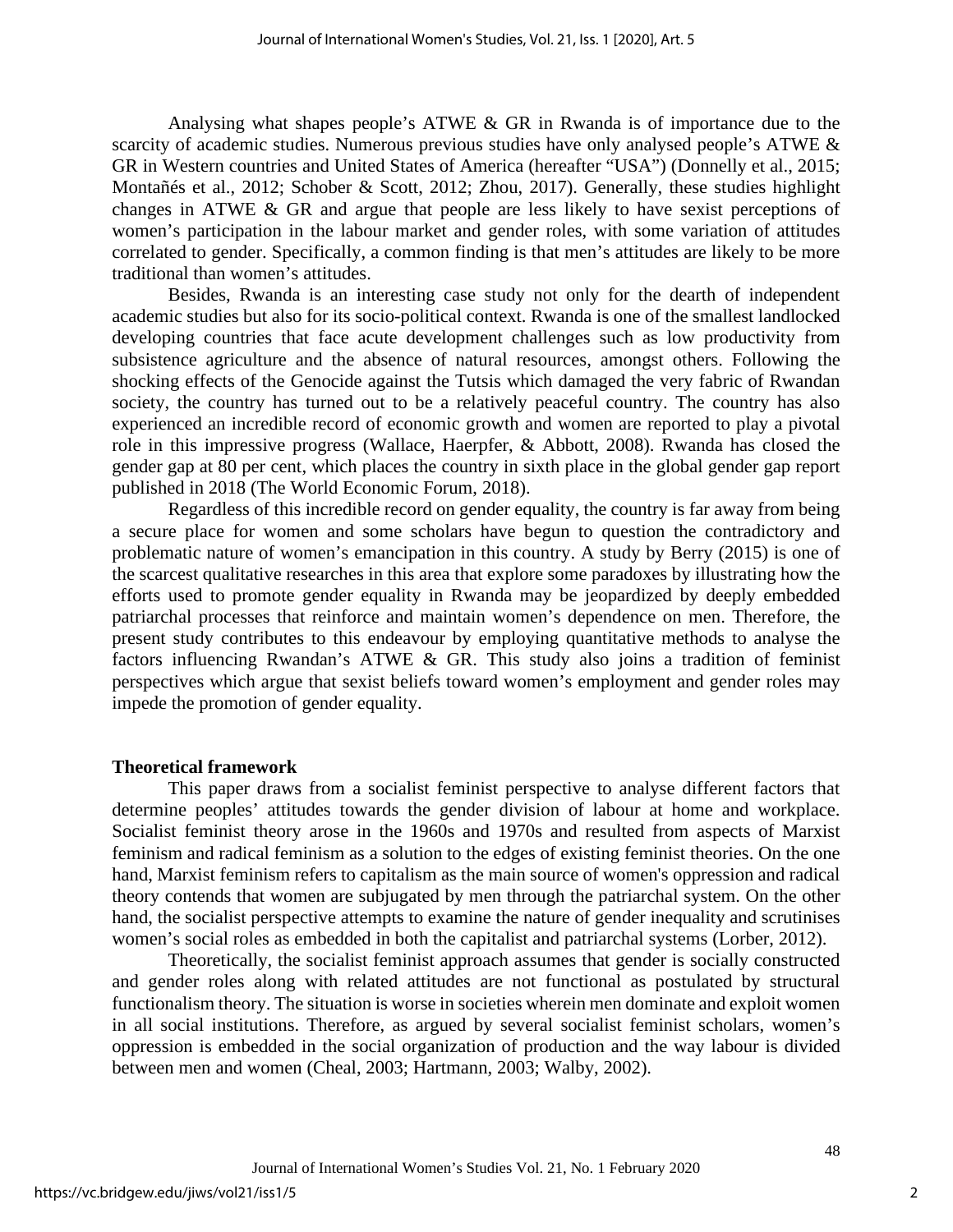In the Marxian view, socialist feminists contend that the nature of an individual's relations in society is best understood through the concept of historical materialism. Historical materialism emerges from an important reality of human survival. As a matter of fact, for human beings to live and stay in existence from one generation to the next one, they need to produce and reproduce the prerequisite material. Therefore, people have to exchange precise social relations, most especially production relations. However, there is an imbalanced division of labour in which individuals not only carry out different works, but also according to Marxist theory, some individuals live on the fruits of others' hard work by possessing the means of production such as tools, raw materials, instruments, technology, land, and human knowledge.

In fact, the ancient society was constructed on a different system of production such as feudalism based on the relationship between landowners and serfs; and capitalism based on exchange relations between the capitalist class and the working class. The capitalist class possesses the means of production such as factories, mines, shops whereas the working-class lives by exchanging their labour with the capitalist class for salaries (Marx, 2013). In this production model, women's roles were restricted to the production and raising of children as well as maintaining the household while men's roles included owning the property, working for a wage and controlling women's work and sexuality. While there might have been a value to women's housework, it was not a work that was valued for exchange for the reason that many sorts of activities traditionally executed by women, such as childcare or housework, were considered as surplus value within the capitalist system and therefore they would not value as a productive labour (Engels, 2010).

This idea of the sexual division of labour, imbalanced exchange and extraction of surplus in traditional society and have also been applied to modern family relations. A number of socialist feminist scholars argue that during the industrialization process, there was a sexual division of work in the production and family organization which is similar to the division of labour between owners and producers in pre-industrialized societies (Ehrenreich & English, 2013; Rowbotham, 2015). These scholars maintain that women do more of domestic chores – child care, cleaning, washing dishes and clothes, preparing food, etc. – than men. Therefore, men in families take advantage of an unequal exchange embedded in the unequal gender division of labour. Men benefit *materially*, in the Marxian sense of the term, from women's hard work in the sort of extra free time for leisure (Haraway, 2001).

Besides, socialist feminist scholars claimed that, in contemporary society, women are facing a gender pay gap. Many women are employed in lower-paid jobs – those requiring a low level of education and skills – while men are employed in higher-paid positions that require high education level and good professional experience (Ehrenreich & Hochschild, 2003; Connell, 2014). A recent global gender pay gap report based on about 80 per cent of the world's employees indicated that the median monthly wages for women is approximately 22 per cent lower than the median monthly salaries for men into 2018 and 2019 (The International Labour Organization, 2018). Furthermore, Ehrenreich & Hochschild (2003) and Connell (2014) also shed light on the equivalence relation between gender stereotypes and skills and behaviour needed in women's work such as children caring (elementary school teachers) and rearranging or cleaning up after men (office assistant). To these scholars, these stereotypes create negative attitudes towards women's employment as it seems natural that they are good for some job categories and not others. Those stereotypes contribute to devaluing women's jobs and the salaries they can command. Therefore, under the shadow of the capitalist and patriarchal system, contemporary capitalists also benefit from women's hard work as the owners in traditional societies.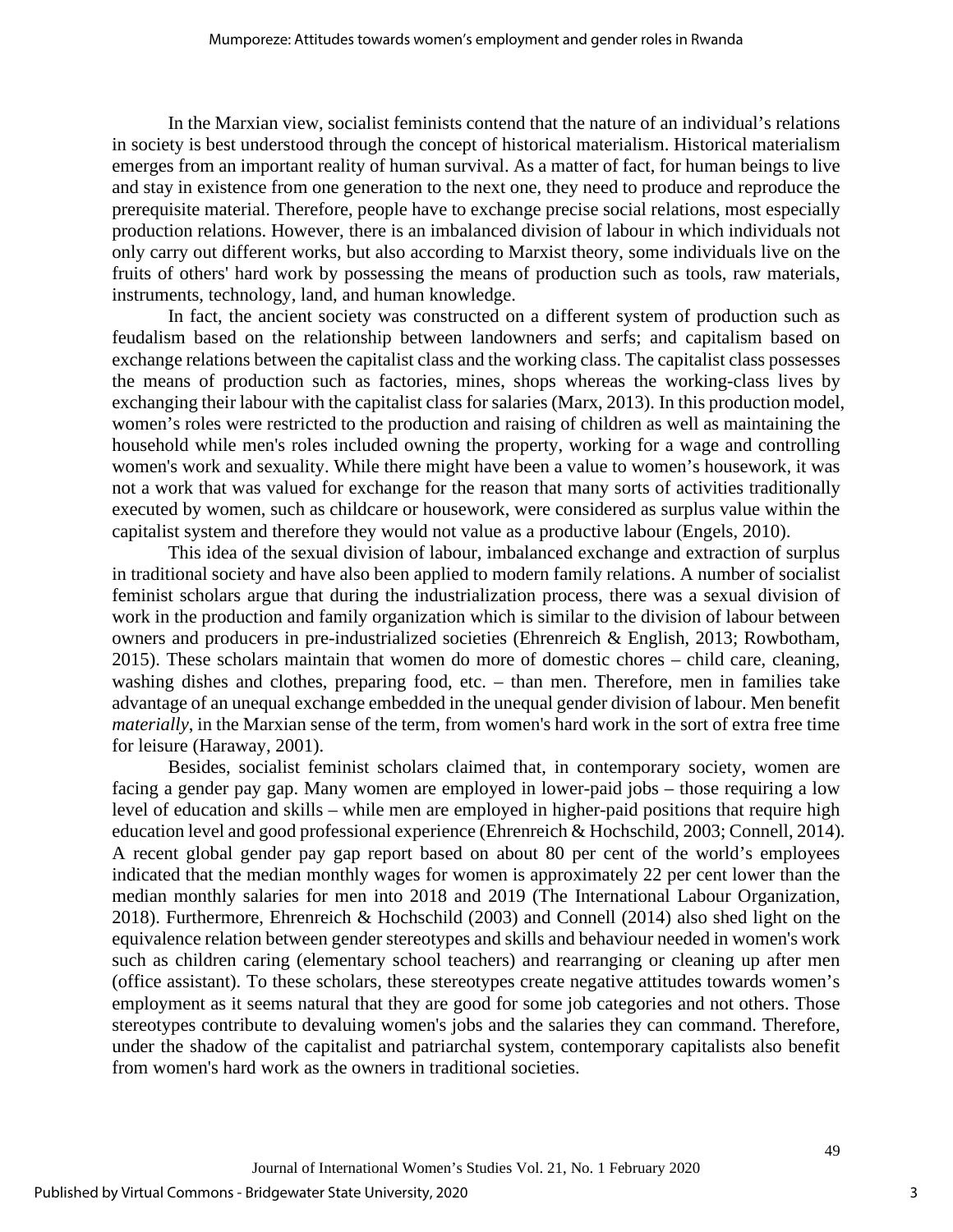## **Research model and hypotheses**

Informed by the Rwandan socio-economic context, socialist feminist theory and previous studies about the influence of gender, education level, age, sector of employment, radio, TV and the Internet on ATWE  $&$  GR, the present study devised a research model as is illustrated in Figure 1.

## **Figure 1. Research model**



Based on this research model and the findings of previous studies, I hypothesise as follows: Firstly, I posit that individuals' gender category affects their ATWE & GR (Hypothesis 1). The rationale of testing this hypothesis stems from previous studies that reveal a significant difference in ATWE & GR by gender, with men holding less egalitarian attitudes than women (Fortin, 2005; Hanson, Fuchs, Aisenbrey, & Kravets, 2004). Thus, this research continues in this way and assumes that women hold non-traditional ATWE & GR (Hypothesis 1a) while men have traditional ATWE & GR (Hypothesis 1b).

Secondly, consistent with previous researches findings which show that young people have non-traditional ATWE & GR than do old people (Brajdić-Vuković, Birkelund, & Štulhofer, 2007; Mostafa, 2005), I assume that age may determine people's ATWE & GR (Hypothesis 2). Precisely, I predict that old people have traditional ATWE & GR (Hypothesis 2a) whereas young people hold non-traditional ATWE & GR (Hypothesis 2b).

Thirdly, I postulate that the level of education influences individuals' ATWE & GR (Hypothesis 3). This hypothesis is based on a recent study that has shown that different levels of education might lead to differences in ATWE & GR (Sayo, 2011). Sayo's findings support the claim that educational level influences teachers' attitudes towards women managers to the extent that 59.7 per cent of respondents with university education level show attitudes that tasks at work should be shared equally between men and women. In light of that, this study assumes that people with low education would show traditional ATWE & GR (Hypothesis 3a) while highly educated people display non-traditional ATWE & GR (Hypothesis 3b).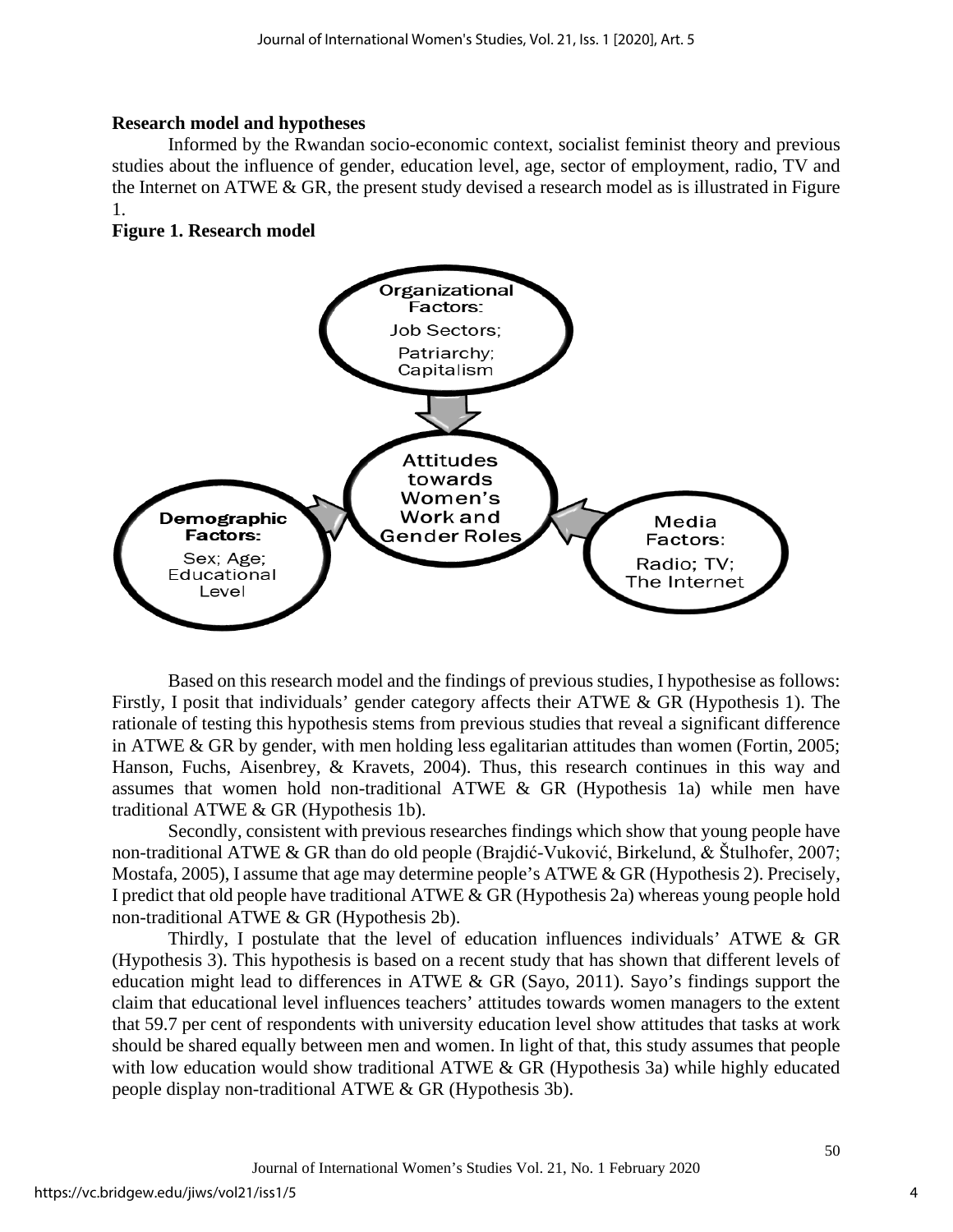Fourth, I postulate that the kind of work sector people belong to would affect their ATWE & GR (Hypothesis 4). This argument finds its foundation in recent studies that show that public and private sector workers differ in perceptions towards self-determination and ability to perform work responsibilities, etc. (Baarspul & Wilderom, 2013; Kaur & Lomash, 2015). Thus, in this research, I hypothesise that public sector workers would hold traditional ATWE & GR (Hypothesis 4a) whereas private-sector employees have non-traditional ATWE & GR (Hypothesis 4b).

Fifth, I maintain that listening to the radio is likely to determine people's ATWE & GR (Hypothesis 5). The formulation of this hypothesis was induced by several previous types of research that recognised the social power of the mass media on individuals'attitudes (Wakefield, Barbar, & Hornik, 2010). In this study, the findings show that mass media campaigns are often used to change the attitudes and behaviour of the general public in various ways. In the same light, other studies report a correlation between exposure to the soul city radio series and a change in attitudes towards domestic violence (Usdin, Scheepers, Goldstein, & Japhet, 2005). Understood that way, it goes without saying that domestic violence may embed ATWE & GR. Most particularly, it was evidenced that radio programs reinforce the salience of gender stereotypes in heavy listeners (Hurtz & Durkin, 2006). For that reason, I presume that heavy radio listeners have traditional ATWE & GR (Hypothesis 5a) while light radio listeners hold non-traditional ATWE  $\&$ GR (Hypothesis 5b).

Sixth, I assume that TV influences viewers' ATWE & GR (Hypothesis 6). Because of a significant role that TV plays on people's attitudes to gender roles, previous studies argue that prosocial contents are generally used in media to enhance people's attitudes (Becker, Burwell, Gilman, Herzog, & Hamburg, 2002; Harper & Tiggemann, 2008). Besides, according to Rauterberg (2004) and Simon & Hoyt (2013), heavy viewers of prosocial contents are more likely to enhance positive views. In contrast, it was demonstrated that media contents, whether prosocial or antisocial, are likely to reinforce traditional ATWE & GR, especially in media-naïve societies. A study conducted in Japan revealed that television has a non-negligible potential to slow down the social change process by promoting traditional ATWE & GR (Saito, 2007). Thus, in this paper, I postulate that heavy TV viewers have traditional ATWE & GR (Hypothesis 6a) whereas light TV viewers have non-traditional ATWE & GR (Hypothesis 6b).

Seventh, I hypothesise that the Internet affects users' ATWE & GR (Hypothesis 7). The construction of this hypothesis was driven by the fact that the Internet is getting increasingly influential in affecting various peoples' attitudes (Subrahmanyam, Greenfield, Kraut, & Gross, 2001) as it covers all aspects of life (Erdoğan, 2008). Many other scholars show that the Internet provides benefits to its users such as increasing their career through easy and free access to careerrelated skills (Colley & Maltby, 2008; Li & Kirkup, 2007). However, the Internet also has negative effects on heavy users such as alienating people from normal social contacts (Beard, 2002; Widyanto & McMurran, 2004). Therefore, I assume that heavy Internet users have traditional ATWE & GR (Hypothesis 7a) while light Internet users have non-traditional ATWE & GR (Hypothesis 7b).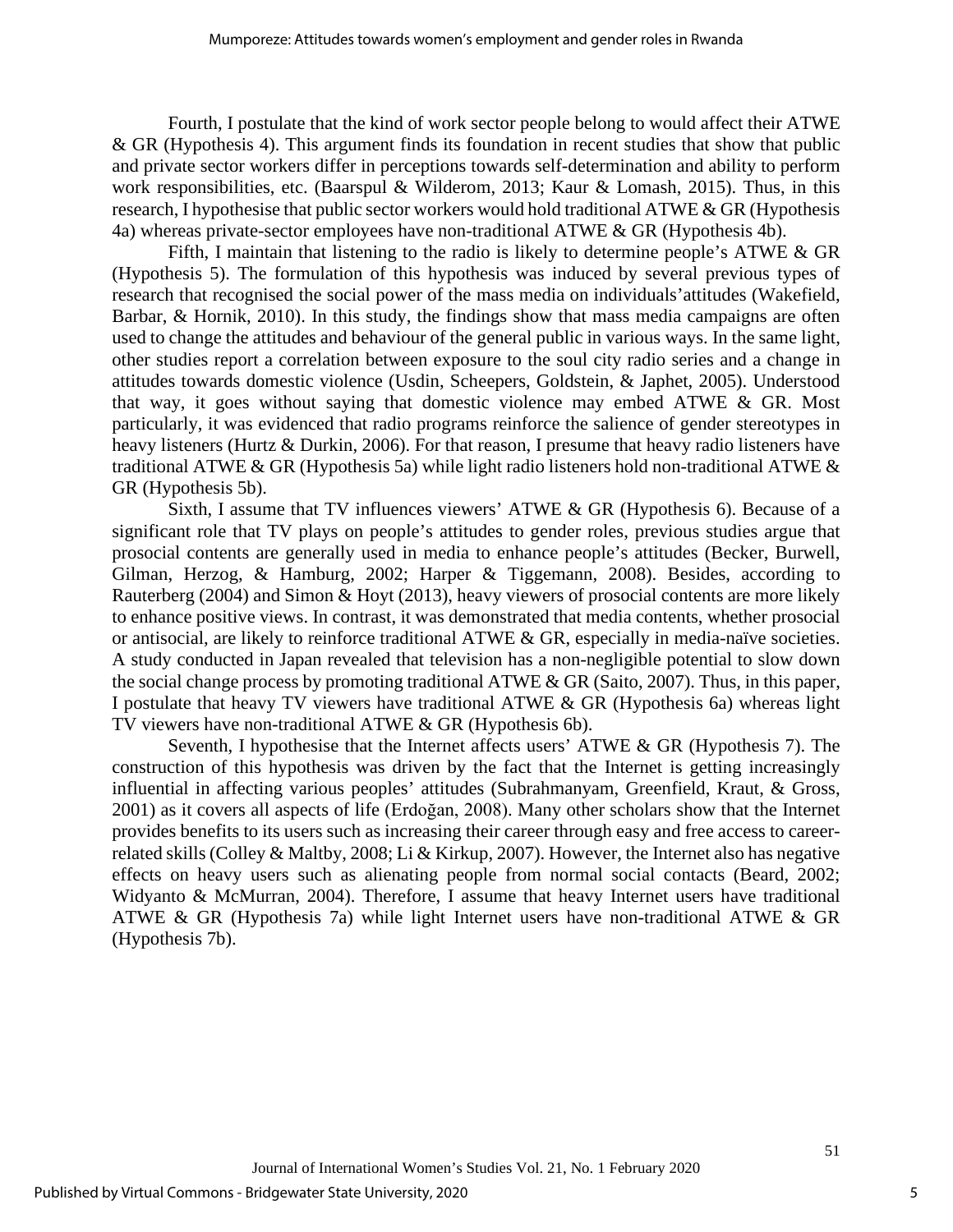#### **Research methods**

The goal of this study is to empirically analyse how gender, age, education, employment sector, radio, TV and the Internet influence people's ATWE & GR and the unique degree of influence of each factor. To achieve this research aim, seven hypotheses were tested (see Table 1) by using quantitative methods described in the following section.

| <b>Research Hypotheses</b>                                               |                                                                                 |  |  |  |  |  |  |
|--------------------------------------------------------------------------|---------------------------------------------------------------------------------|--|--|--|--|--|--|
| H1: Individuals' sex affects their ATWE & GR                             | H1a: Women hold non-traditional ATWE & GR                                       |  |  |  |  |  |  |
|                                                                          | H <sub>1</sub> b: Men hold traditional ATWE & GR                                |  |  |  |  |  |  |
| H2: Age may determine people's ATWE & GR                                 | H2a: Old people have traditional ATWE & GR                                      |  |  |  |  |  |  |
|                                                                          | H2b: Young people hold non-traditional ATWE & GR                                |  |  |  |  |  |  |
| <b>H3:</b> Level of education influences Rwandans ATWE & GR              | H3a: People with low education tend to show traditional<br>ATWE & GR            |  |  |  |  |  |  |
|                                                                          | <b>H3b:</b> Highly educated people tend to display<br>non-traditional ATWE & GR |  |  |  |  |  |  |
| H4: Kind of work sector people belong to would affect<br>their ATWE & GR | H4a: Public sector workers would hold traditional ATWE &<br>GR                  |  |  |  |  |  |  |
|                                                                          | H4b: Private sector employees have<br>non-traditional ATWE & GR                 |  |  |  |  |  |  |
| H5: Radio influences listeners' ATWE & GR                                | H5a: Heavy radio listeners hold traditional ATWE & GR                           |  |  |  |  |  |  |
|                                                                          | H5b: Light radio listeners hold non-traditional ATWE & GR                       |  |  |  |  |  |  |
| H6: TV shapes viewers' ATWE & GR                                         | H6a: Heavy viewers of TV have traditional ATWE & GR                             |  |  |  |  |  |  |
|                                                                          | H6b: Light viewers of TV non-traditional ATWE & GR                              |  |  |  |  |  |  |
| H7: The Internet effects users' ATWE & GR                                | H7a: Heavy Internet users have traditional ATWE & GR                            |  |  |  |  |  |  |
|                                                                          | H7b: Light Internet users have non-traditional ATWE & GR                        |  |  |  |  |  |  |

#### Table 1. Research Hypotheses

### *Sample and data*

The analysis in this study uses data from WVS wave six. The data were voluntarily collected by a group of research teams who conducted a representative countrywide survey on a sample of adult people during a period of one year. The number of people who participated in this survey was 1526. A stratified random sampling technique was used to gather respondents' information. However, in isolated regions where this was problematic, the survey team used cluster or quota sampling (The World Values Survey Association, 2014).

In general, respondents were relatively adult, mostly male, 50.67 per cent. Besides, respondents with the highest level of education were 31.04 per cent, while the people with low schooling level were 68, 96 per cent (see Table 2). The majority of respondents worked in the private sector or non-profit organisations (The World Values Survey Association, 2014).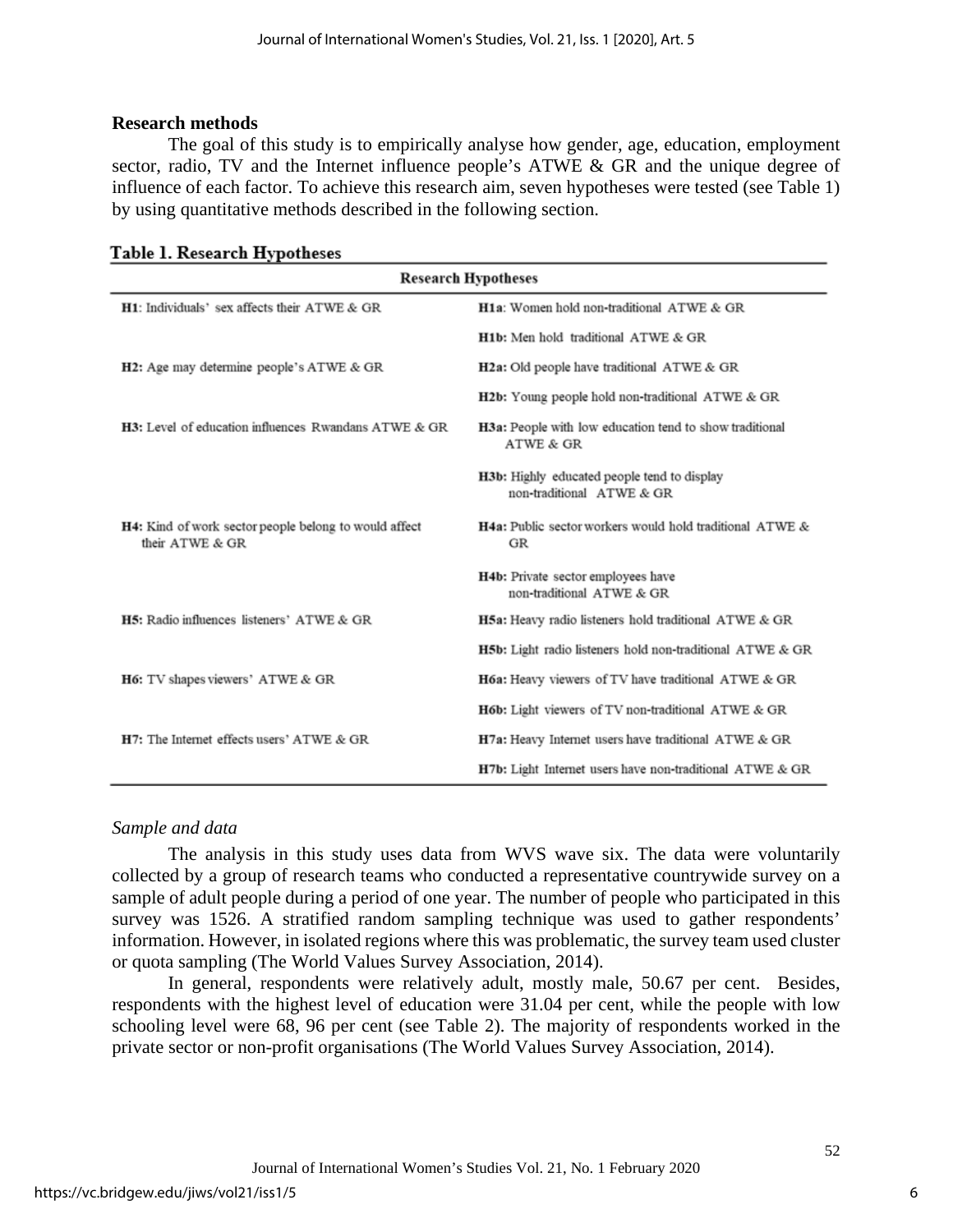|            | <b>Table 1. Respondents Characteristics</b><br><b>Variables</b> | Percentage/Mean /SD |
|------------|-----------------------------------------------------------------|---------------------|
| Gender (%) |                                                                 |                     |
|            | Female<br>❖                                                     | 49.57               |
|            | ❖<br>Male                                                       | 50.67               |
| Age (Mean) |                                                                 | 33.77 (11.23)       |
|            | <b>Education Level (%)</b>                                      |                     |
| ❖          | Low                                                             | 68.96               |
| High<br>❖  |                                                                 | 31.04               |
|            | <b>Employment Sector (%)</b>                                    |                     |
| ❖          | Public                                                          | 14.60               |
| ❖          | Private & Other                                                 | 85.60               |

## **Table 1. Respondents' characteristics**

Note: The numbers noted in parentheses indicate standard deviations. The age range was  $18-85$ .

## *Variables and measures*

Grounded in the theoretical discussion, the dependent variable for this study was defined as attitudes towards women's employment and gender roles. The independent variables in this study include demographic factors such as gender, age, and education level; an organisational factor which consists of employment sector; mass media factors which embrace radio, TV and the Internet. All variables were measured as follows:

## *Attitudes towards women's employment*

The WVS includes three items on attitudes towards women's employment (hereafter "ATWE"): "When jobs are scarce, men should have more right to a job than women", "If a woman earns more money than her husband, it's almost certain to cause problems", "Having a job is the best way for a woman to be an independent person"(The World Values Survey Association, 2012, p.3). Response choices were agree (1), neither (2) or disagree (3). Given the number of variables measuring ATWE, I merged the above-mentioned statements using R and SPSS statistics programs. This technique of merging different variables was used by a recent study and has proven to be very efficient (Alibeli, 2015). To test the reliability of this newly created variable, a Cronbach's reliability statistic was performed. ATWE was found to be reliable with an alpha of .88.

7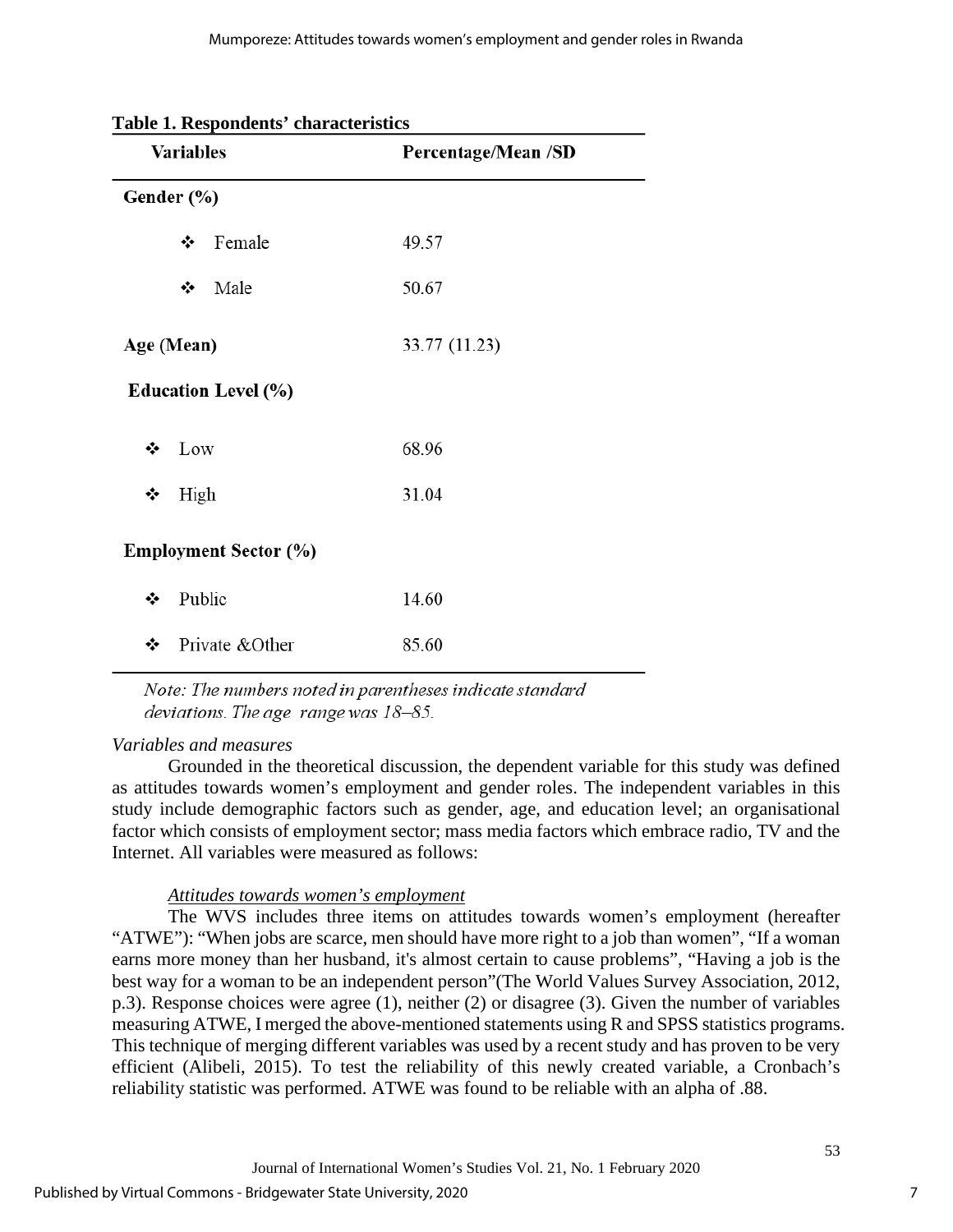## *Attitudes towards gender roles*

The WVS survey contains five statements on attitudes towards gender roles (hereafter "ATGR"): (1) When a mother works for pay, the children suffer, (2) On the whole, men make better political leaders than women do, (3) A university education is more important for a boy than for a girl, (4) On the whole, men make better business executives than women do, (5) Being a housewife is just as fulfilling as working for pay (The World Values Survey Association, 2012, p.4). Response choices were strongly agree (1), agree (2), disagree (3), or strongly disagree (4). These statements were also combined into a composite (Cronbach's alpha: .92).

All answers on the ATWE and ATGR questions were also divided into three types: "nontraditional" if the participant answered "disagree" and "disagree strongly", "transitional" if they replied "neither" and "traditional" when they answered, "agree and strongly agree".

### *Demographic and organizational variables*

To analyze ATWE & GR, many previous studies used gender, age, education level and employment sector as independent variables (Crompton & Lyonette, 2005; Knudsen & Wærness, 2001). To examine the effect of gender on ATWE & GR, I define a dummy variable as female (0=Male, 1= Female). Age was categorized as younger (participants aged 18-54 years) or older (participants aged older than 55 years). The level of education was measured by years of schooling through ordinal scale: (1) No formal education, (2) Incomplete primary school, (3) Complete primary school, (4) Incomplete secondary school: technical/vocational type, (5) Complete secondary school: technical/vocational type, (6) Incomplete secondary: university-preparatory type, (7) Complete secondary: university-preparatory type, (8) Some university-level education, without degree, (9) University-level education, with degree. The sector of employment was recorded as (1) Government or public institution and (0) otherwise: private business or industry, non-profit organization.

## *Mass media variables*

Mass media play a significant role in the modern world, by broadcasting information at a fast pace and giving entertainment to vast audiences. The media referred to in this study consist of radio, television and the Internet. Previous studies used these mass media to measure how they can manipulate people's attitudes and opinions (Baum & Potter, 2008). The impact of mass media was assessed by a 5-point Likert scale. This is the most widely used approach to scaling responses in recent research, such as traditional or less traditional gender roles (Shephard, Pookulangara, Kinley, & Josiam, 2018). Thus, to measure how often people use mass media, a five-point scale was used: Daily (1), Weekly (2), Monthly (3), Less than monthly (4), Never (5).

## *Analytic techniques*

To test the research hypotheses, I first conducted a Pearson correlation test between research variables. Next, I conducted a series of multiple regression analysis to find out whether or not independent variables such as gender, age, education level, a sector of employment, radio, TV and the Internet are effective predictors of dependent variables (ATWE and ATGR). Regression equation models are given as follows:

$$
Yi = \beta_0 + \beta_1 X_1 + \beta_2 X_2 + \ldots + \beta_k X_{ki}
$$

In this equation, Y represents a dependent variable and X indicates independent variables.  $β$ <sup>0</sup> describes constant as the value of Y when  $X = 0$ , whereas *β* is the slope of the line (Stockburger,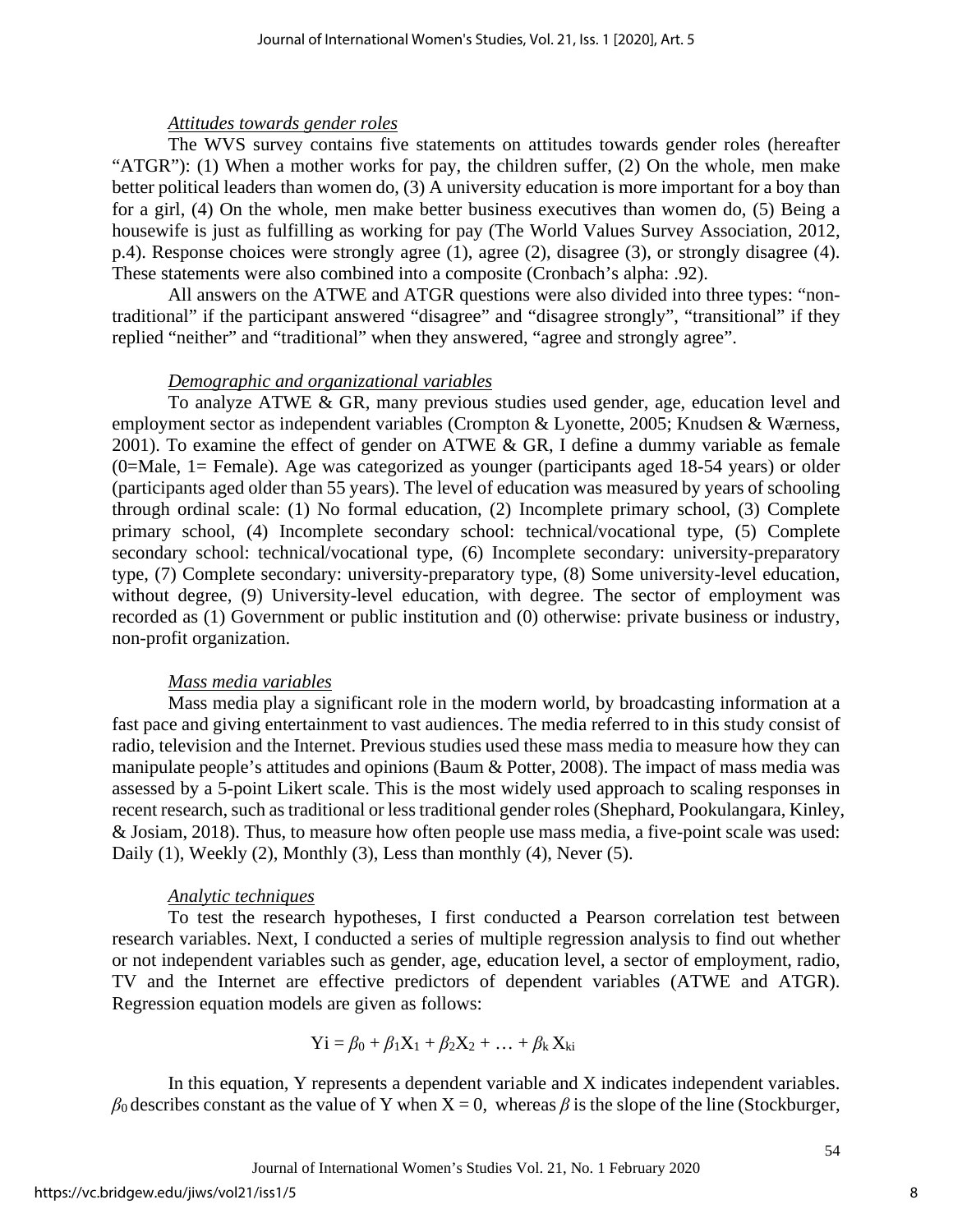2003). The usage of hierarchical linear regression analysis was motivated by the fact that it is beyond a shadow of the best extensively used tool in the statistical analysis of socio-economic and related data (Woltman, Feldstain, MacKay, & Rocchi, 2012).

## **Results**

Prior to analyzing the factors affecting people's ATWE & GR, I first present some cross tables, displaying an overall picture of the Rwandan people ATWE & GR. As indicated in Table 3, on the one hand, traditional attitudes toward women's employment are dominant among Rwandans.

|  | Table 2. Overall Picture of Rwandans' Attitudes towards women's employment |  |  |
|--|----------------------------------------------------------------------------|--|--|
|  |                                                                            |  |  |

|                                                                                        | N    | Non-<br>Traditional | Transitional | Traditional |
|----------------------------------------------------------------------------------------|------|---------------------|--------------|-------------|
| When jobs are scarce, men should have more right to a job than<br>women                | 1527 | 35.06%              | 22.66%       | 42.31%      |
| If a woman earns more money than her husband, it's almost<br>certain to cause problems | 1527 | 33.53%              | 35 69%       | 30.78%      |
| Having a job is the best way for a woman to be an independent<br>person                | 1527 | 30.06%              | 23 64%       | 46.30%      |

On the other hand, the responses were given to statements like "If a woman earns more money than her husband, it's almost certain to cause problems", participants expressed what we would call non-traditional attitude. Likewise, as indicated in Table 4, Rwandans overwhelmingly seem to be non-traditional towards gender roles.

| Table 4. The General Image of Rwandans' Attitudes towards gender roles |  |
|------------------------------------------------------------------------|--|
|------------------------------------------------------------------------|--|

|                                                                    | N    | Non-<br>Traditional | Traditional |
|--------------------------------------------------------------------|------|---------------------|-------------|
| When a mother works for pay, the children suffer                   | 1527 | 60%                 | 40%         |
| On the whole, men make better political leaders than women do      | 1527 | 53%                 | 47%         |
| A university education is more important for a boy than for a girl | 1527 | 62%                 | 38%         |
| On the whole, men make better business executives than women do    | 1527 | 56%                 | 44%         |
| Being a housewife is just as fulfilling as working for pay         | 1527 | 53%                 | 47%         |

Besides, an attempt was made to examine the correlation between research variables. As illustrated in Table 5, the present study established that there is a strong correlation between research variables. The correlation analysis also shows that multicollinearity between independent variables is not an issue in this study. All correlation values were ranging between +1 and –1.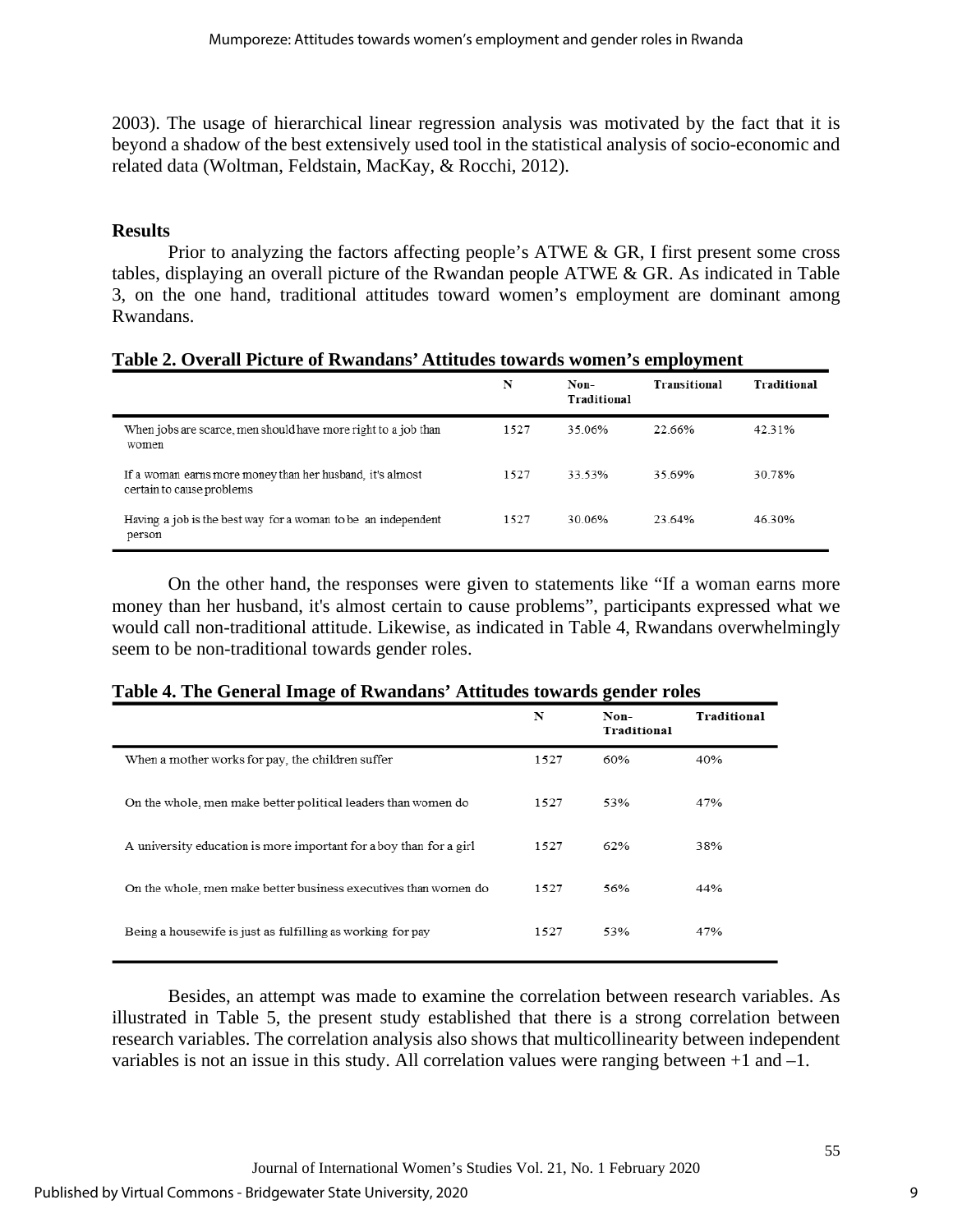| <b>Variables</b>         |       | Correlations |              |              |                          |                          |           |          |                |  |  |
|--------------------------|-------|--------------|--------------|--------------|--------------------------|--------------------------|-----------|----------|----------------|--|--|
|                          | Mean  | <b>SD</b>    | $\mathbf{1}$ | $\mathbf{z}$ | 3                        | 4                        | 5         | 6        | $\overline{z}$ |  |  |
| <b>ATWE&amp;GR</b><br>1. | 7.07  | 1.87         | $\sim$       |              |                          |                          |           |          |                |  |  |
| 2. Gender                | .50   | .50          | $.82***$     | $\sim$       |                          |                          |           |          |                |  |  |
| 3. Age                   | 33.77 | 11.23        | $-0.92***$   | $-.75*$      | $\overline{\phantom{a}}$ |                          |           |          |                |  |  |
| 4. Education<br>Level    | 4.73  | 2.46         | $-.77***$    | $-.72**$     | $-0.83***$               | $\overline{\phantom{a}}$ |           |          |                |  |  |
| 5. Employment<br>Sector  | .15   | .35          | $.91*$       | $-0.86*$     | $.94*$                   | $.90***$                 | $\sim$    |          |                |  |  |
| 6. Radio                 | 1.55  | 1.11         | $-.71***$    | $-.85$       | $-96*$                   | $-.75***$                | $-.84*$   | $\sim$   |                |  |  |
| 7. TV                    | 2.92  | 1.66         | $-.72***$    | $.82*$       | $.98***$                 | $-0.85***$               | $-.73***$ | $.82***$ | -              |  |  |
| 8. The Internet          | 3.84  | 1.44         | $-0.80***$   | $.72*$       | $.77*$                   | $-88***$                 | $-.73***$ | $.85*$   | $.96***$       |  |  |
|                          |       |              |              |              |                          |                          |           |          |                |  |  |

**Table 5. Descriptive Statistics and Correlations among Variables** 

Note: \*\*\* p< .001; \*\* p< .01; \* p< .05

#### *Factors influencing ATWE*

To analyze what determines ATWE, three regression models were built, with gender, age, education level, employment sector, radio, TV and the Internet as predictors (see Table 6). The first regression model regresses the index of ATWE on demographic variables like gender, age, and education level. The second regression model regresses the index of ATWE on demographic variables and organizational variable which comprises the employment sector. The third regression model indicates the contribution of demographic variables, organizational variable and mass media variables which consist of radio, TV and the Internet.

Looking at the index measuring the effect of demographic variables on ATWE, we notice that gender, age, and education level contribute significantly to the regression model one, the F  $(3,1523) = 25.65$ ,  $p < .001$  and account for 79 per cent of the variation in ATWE (see Table 6). According to this model, indicators of traditional ATWE are male sex, older age, and lower education while female sex, younger age, and higher education indicate less traditional ATWE.

The inclusion of organizational factor in regression analysis at stage two (Model 2) also offers an additional 85 per cent of the variation in people's ATWE, F (4, 1522) = 20.22, *p <.000* (see Table 6). The regression equation of demographic variables and organizational variables also were significant (*p<.001*). Specifically, the result produced by model two indicated that men, old people, low educated persons, and public sector workers have traditional ATWE whereas women, young people, highly educated people, and private sector employees have less traditional ATWE.

Regarding the third model, all predictors are also statistically significant and have a high correlation with the dependent variable which is explained by 97 per cent of the variation in ATWE, and the F  $(7, 1519) = 18.68$ ,  $p < .001$  (see Table 6). More precisely, this model shows that men, old people, low educated persons, public sector workers, heavy radio listeners, heavy TV viewers, and heavy Internet users have traditional ATWE whereas women, young people, highly educated people, private sector employees, light radio listeners, light TV viewers, and light Internet users have less traditional ATWE.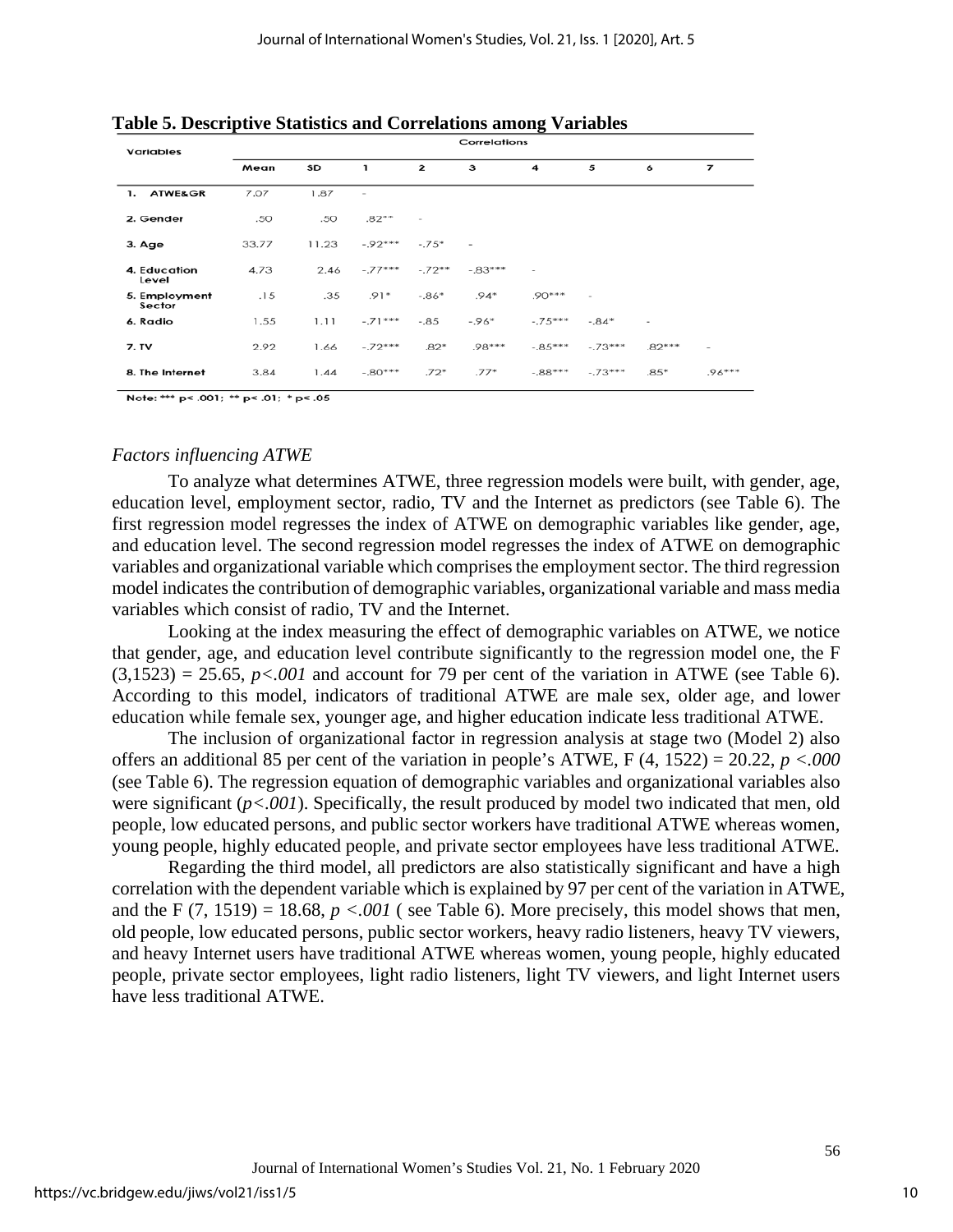|                         | Model 1   |     |               |           | Model 2 |         |           | Model 3 |                         |  |
|-------------------------|-----------|-----|---------------|-----------|---------|---------|-----------|---------|-------------------------|--|
|                         | B         | SE  | $\pmb{\beta}$ | B         | SF      | $\beta$ | B         | SE      | $\beta$                 |  |
| (Constant)              | $5.83***$ | .01 | .00           | $5.80***$ | .02     | .00     | $8.35***$ | .03     | .00                     |  |
| Gender                  | $.29***$  | .06 | .10           | $.29***$  | .06     | .07     | $.29***$  | .05     | .07                     |  |
| Age                     | $-01*$    | .00 | $-.03$        | $-.01***$ | .00     | $-.05$  | $-.01***$ | .00     | $-0.09$                 |  |
| Education<br>Level      | $.35***$  | .03 | .28           | $.08***$  | .02     | .20     | $.08***$  | .02     | $\lrcorner \, \rceil$ ] |  |
| Employment<br>Sector    |           |     |               | $-14*$    | .05     | $-.03$  | $-.20**$  | .05     | $-0.06$                 |  |
| Radio                   |           |     |               |           |         |         | $-.23***$ | .04     | $-14$                   |  |
| TV                      |           |     |               |           |         |         | $-12***$  | .03     | $-11$                   |  |
| Internet                |           |     |               |           |         |         | $-29***$  | .04     | $-.24$                  |  |
|                         |           |     |               |           |         |         |           |         |                         |  |
| $\mathbb{R}^2$          | .79       |     |               | .85       |         |         | .97       |         |                         |  |
| F                       | 25.64***  |     |               | 20.22***  |         |         | 18.68***  |         |                         |  |
| $\Delta$ R <sup>2</sup> | .80       |     |               | .85       |         |         | .98       |         |                         |  |
| N                       | 1523      |     |               | 1522      |         |         | 1519      |         |                         |  |

#### **Table 6. Factors Predicting ATWE**

Note: \*\*\* p<.001; \*\* p<.01; \*p<.05

### *Factors influencing GR*

To determine more precisely the contribution of each predictors variables, a three-stage of hierarchical multiple-regression analyses was conducted. As illustrated in Table 7, the first step (Model 1) contains demographic variables like gender, age, and education level. In the following next step (Model 2), I added an organizational variable that includes the work sector. In the last step, variables measuring the impact of mass media including radio, TV, and, the Internet is added in Model 3.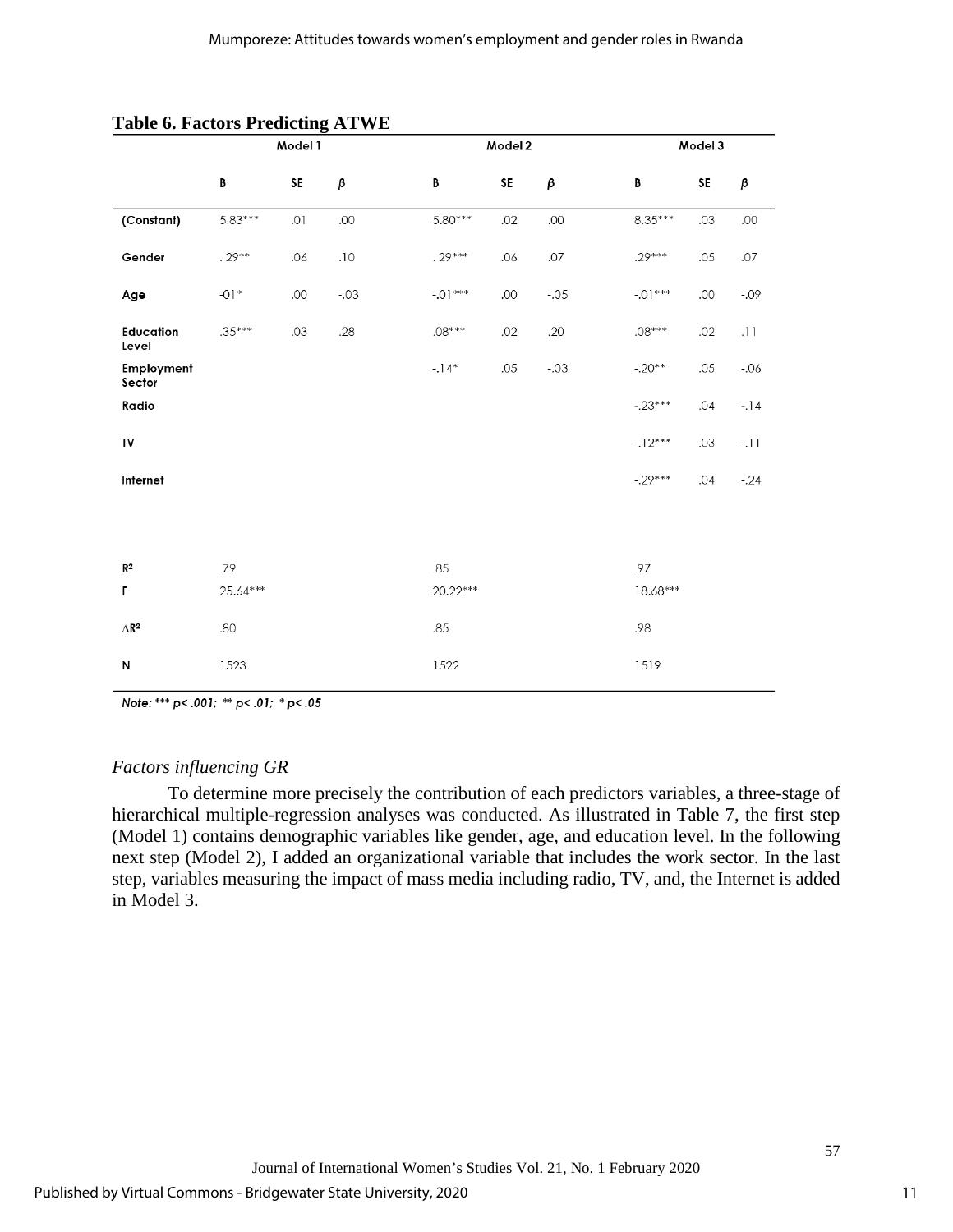|                       | Model 1    |     |        |           | Model 2 |        |            | Model 3 |         |  |
|-----------------------|------------|-----|--------|-----------|---------|--------|------------|---------|---------|--|
|                       | B          | SE  | β      | B         | SE      | β      | В          | SE      | β       |  |
| (Constant)            | $11.61***$ | .01 | .00    | $6.55***$ | .02     | .00    | $8.08***$  | .31     | .00     |  |
| Gender                | $.29***$   | .02 | .08    | $.27***$  | .10     | .04    | $.28***$   | .06     | .07     |  |
| Age                   | $-.01*$    | .00 | $-.03$ | $-.01*$   | .00     | $-.05$ | $-.01*$    | .00     | $-.05$  |  |
| Education<br>Level    | $.31***$   | .03 | .25    | $.35***$  | .03     | .28    | $.24***$   | .01     | .19     |  |
| Employment<br>Sector  |            |     |        | $-.77***$ | .07     | $-23$  | $-76***$   | .06     | $-.22$  |  |
| Radio                 |            |     |        |           |         |        | $-.58***$  | .04     | $-.28$  |  |
| TV                    |            |     |        |           |         |        | $-12***$   | .03     | $-11$   |  |
| Internet              |            |     |        |           |         |        | $-10**$    | .00     | $-0.09$ |  |
|                       |            |     |        |           |         |        |            |         |         |  |
| R <sup>2</sup>        | .86        |     |        | .89       |         |        | .98        |         |         |  |
| F                     | 25.64***   |     |        | 20.22***  |         |        | $18.68***$ |         |         |  |
| $\Delta \mathsf{R}^2$ | .86        |     |        | .89       |         |        | .98        |         |         |  |
| N                     | 1523       |     |        | 1522      |         |        | 1519       |         |         |  |

#### **Table 7. Factors Predicting ATGR**

Note: \*\*\* p<.001; \*\* p<.01; \*p<.05

The results from this hierarchical multiple regression analysis revealed that at stage one, gender, age, and education level contribute significantly to the regression Model 1, the F (3,1523)  $= 25.64$ , p<.001) and account for 86 per cent of the variation in ATGR ( see Table 7). This means that demographic factors (sex, age, and education) show a significant influence on people's ATGR. More precisely, women, young people, and highly educated people hold less traditional ATGR while men, old and less educated people have traditional ATGR.

The inclusion of organizational factor in regression analysis at stage two (Model 2) also offers an additional 89 per cent of the variation in people's ATGR,  $F(4, 1522) = 20.22$ ,  $p < .001$ (see Table 7). Specifically, this indicates that women, young people, highly educated people, and private sector workforces hold less traditional ATGR whereas men, old persons, less educated people, and public sector workers have traditional ATGR.

The final results obtained by the involvement of mass media variables in regression analysis at stage 3 (Model 3) show an additional 98 per cent of the variation in Rwandans' attitudes to gender roles, F (7, 1519) = 18.68,  $p < .001$ . The results show that all predictors are statistically significant (see Model 3 in Table 7). Women, young people, highly educated people, private-sector workers, light radio listeners, light TV viewers, and light Internet users have less traditional ATWE whereas men, old people, low educated persons, public sector employees, heavy radio listeners, heavy TV viewers, and heavy Internet users have traditional ATWE.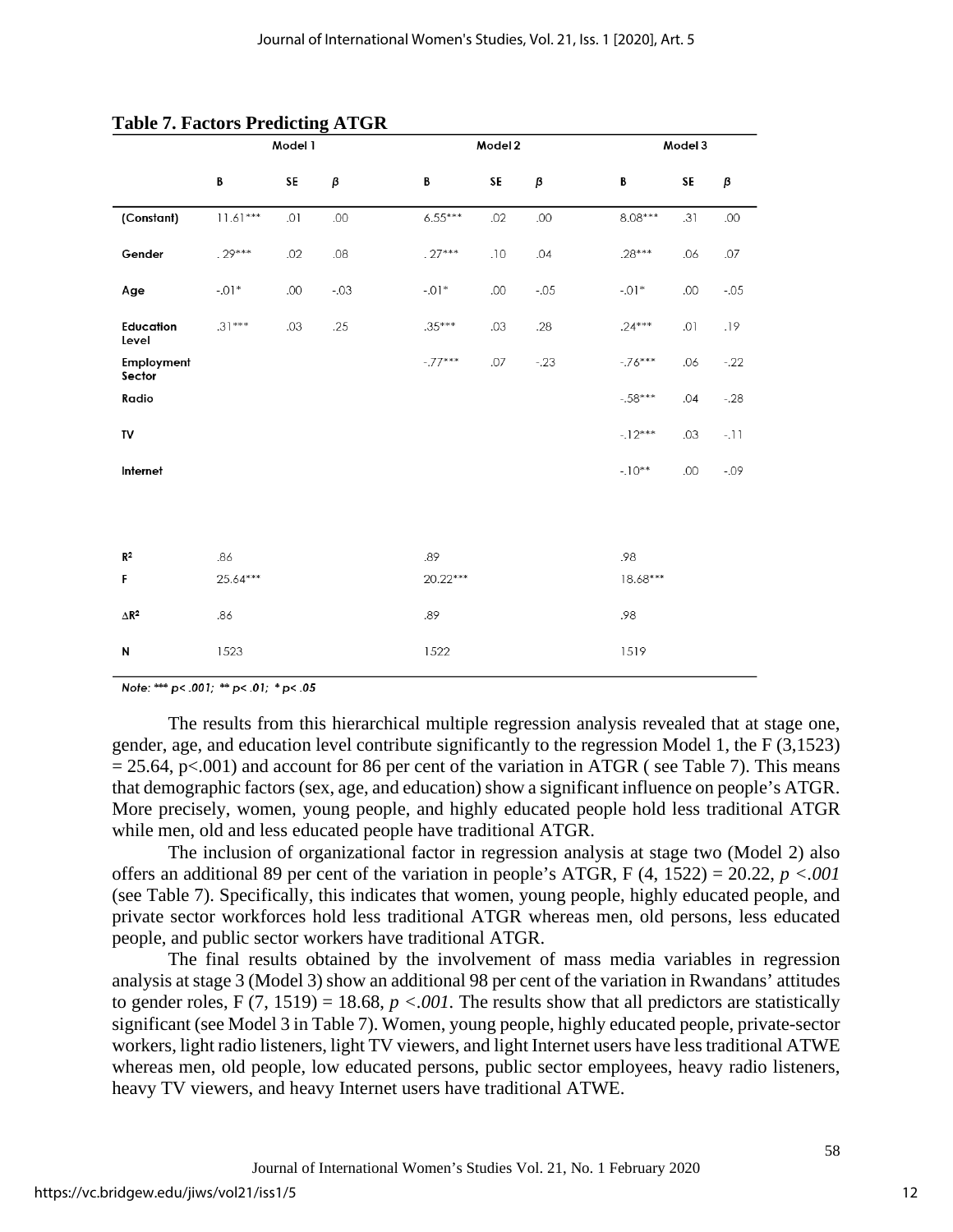#### **Discussion of findings**

The general objective of this paper is to analyse whether gender, age, education level, employment sector, radio, TV and, the Internet influence Rwandans' ATWE & GR. The main results show that women are more likely to have less traditional ATWE & GR than men, while the latter tend to have traditional ATWE & GR. These differences between men and women indicate that gender is a very important predictor of Rwandans' ATWE & GR. Therefore, it can be observed that the first set of the hypothesis is confirmed as the relationship between individuals' ATWE  $\&$ GR vary across their gender. This finding slightly diverges from the socialist feminist theory which states that patriarchy and capitalism alone influence people's ATWE & GR (Hartmann, 2003). Instead, this finding aligns with a previous feminist conclusion that an individual's gender also strongly influences how people think about gender roles and women's works (Stewart & Vassar, 2000; Stewart et al., 2006).

So, why did more Rwandan men have traditional ATWE & GR than women? Previous research sustains that the reason behind these traditional attitudes is that men employers tend to pigeonhole women as less hardworking than men. Therefore, employing them might most likely give no great economic profit. If this judgment was correct, it would suggest that employers are following their sensible economic interests, which does not advantage employing women (Schultz, 2018). This corroborates the socialist feminism theory which postulates that patriarchal and capitalist systems play a key role in the unequal division of labour between two gender and related attitudes (Cudd & Holmstrom, 2011; Lamphere & Zimbalist, 2001). In addition, Max (2010) argues that culture is another factor that explains imbalanced access to work and related attitudes. For him, negative attitudes about women's hiring are worsened by the partial distribution of gender roles in different societies. Specifically, in Rwandan society, culture plays a paramount role in the distribution of traditional gender roles. In general, women occupy what Parsons (2014) calls *expressive roles* including providing care, love, and affection to family members while men have the monopoly to *instrumental roles* as the breadwinners. This contributes to the construction of beliefs such as "*umugore ni umutima w'urugo*", which literally means that the woman is the heart of the household. Therefore, many male Rwandans believe that when a mother is employed, her children suffer because, according to this Rwandan cultural model of the gender division of labour, the mother's employment is incompatible with the provision of maternal affection and love, which has a negative impact on children's development. In other words, children who are given mother love and affection in their infant life are smarter, with a better capability to learn. On the one hand, this may be true since recent literature has shown that young children must obtain the care and love, in order to meet normative standards for physical growth including guidelines for healthy weight and receiving of recommended vaccinations (The National Research Council, 2015). However, on the other hand, previous study disagrees with the abovementioned Rwandan culture by stating that children need not only their mother care and love but also provision of affection and love by both parents as it helps to reduce the risk of affective hazards, including those related to anxiety or depression, which can damage children's ability to function well in the family, at school and in the whole society (Osofsky & Hiram E. Fitzgerald, 2000).

Moreover, the findings indicate that peoples'ATWE & GR are not only influenced by a patriarchal system, as sustained by socialist feminism theory (Holmstrom, 2011) but also age contributes to the construction of individuals'  $ATWE \& GR$ . More specifically, the result indicates that individuals' ATWE & GR differ from one generation to another. The younger generations are more likely to hold less traditional ATWE & GR than the older ones. Thus, the second set of the hypothesis is also confirmed. This corroborates previous studies that concluded that young people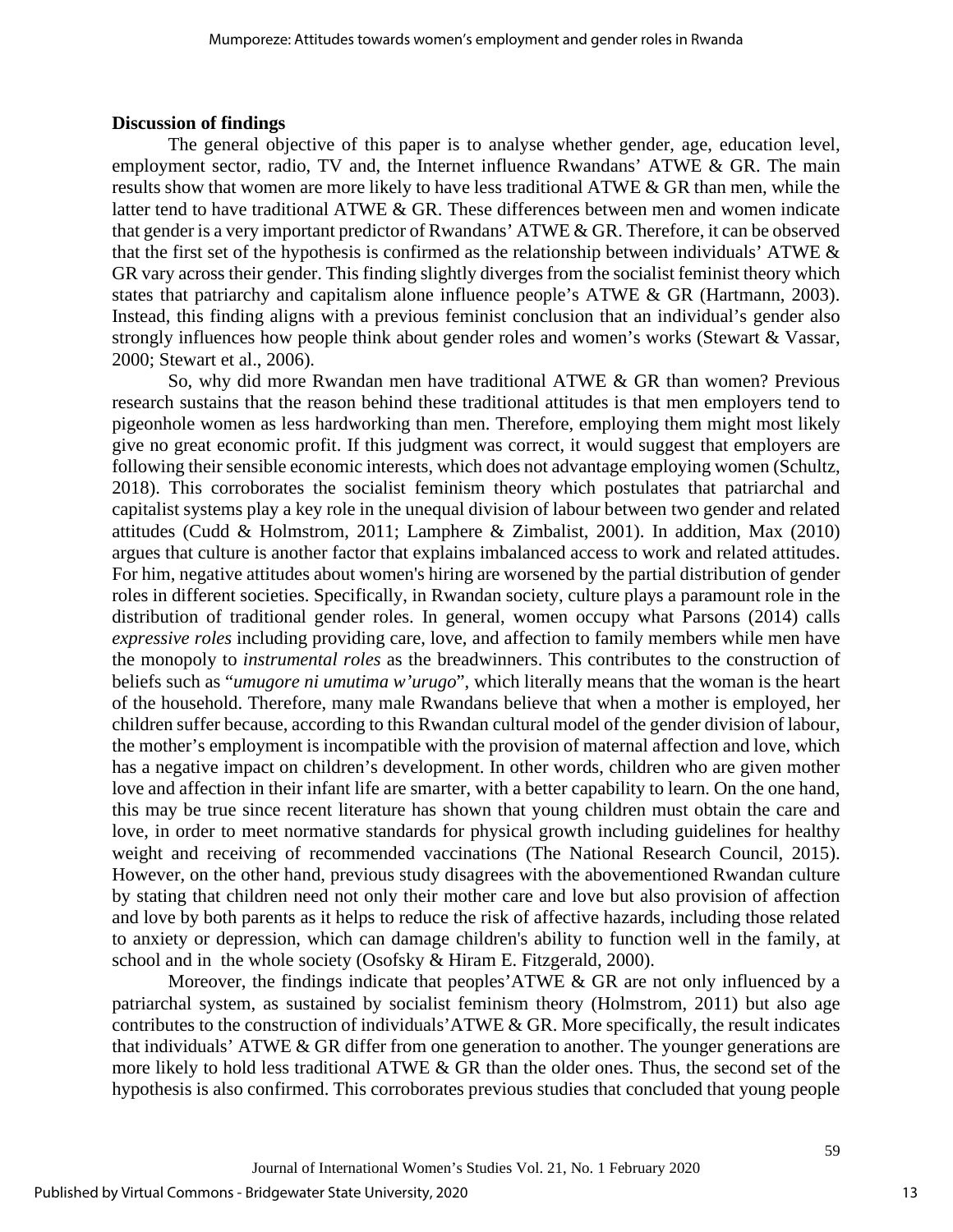have more non-traditional attitudes to gender roles than old people (Brajdić-Vuković et al., 2007; Mostafa, 2005).

Another interesting finding is that education level also plays a considerable role in shaping Rwandans' ATWE & GR. People with a high level of education have non-traditional ATWE & GR and less-educated people hold traditional ATWE & GR. Therefore, the third set of the hypothesis is also confirmed. This is congruent with previous studies (Bernhardt, Noack, & Hovde Lyngstad, 2007; Knudsen & Wærness, 2001) and it is usually interpreted in the literature such that the level of education has a strong effect on individuals' opinions.

In addition to the effect of gender, age and education on people's ATWE & GR, the findings also point to a significant influence of the employment sector on people's ATWE & GR. More precisely, the outcome shows that respondents working in the Rwandan public sector have traditional ATWE & GR than employees from the other sectors including private, civil societies, etc. Therefore, it can be observed that the fourth set of the hypothesis is confirmed. This result is consistent with a previous suggestion that individuals' ATWE & GR are more likely to be affected by their sector of employment (Arkorful, Doe, & Agyemang, 2014). This result is also consistent with other recent researches arguing that the public sector in Rwanda is dominated by males who have patriarchal ATWE & GR (The National Institute of Statistics of Rwanda, The Gender Monitoring Office, & The United Nations Women, 2011; The United Nations, 2015). This evidence was based on the second civil servant census conducted in 2010 which indicated that females make up 33.4 per cent of public institutions servants whereas males are 66.6 per cent (The government of Rwanda, 2010). Therefore, as it was previously shown that Rwandan males have traditional ATWE & GR, this overrepresentation of males in public organizations may explain public workers' traditional ATWE & GR.

One more significant and novel finding is that different mass media including radio, TV and the internet, influence people's ATWE & GR. Specifically, the finding reveals that the people who listen to the radio every day tend to have traditional ATWE & GR while those who do not do so tend to express less traditional ATWE & GR. These results confirm the fifth set of this study's hypothesis. This difference may be explained by the fact that, in Rwanda, radio contents are mostly dominated by entertainment contents which are equivalent to 82.2 per cent while gender issues contents cover 72.9 per cent (The Rwanda Governance Board, 2013). It is also important to note that Rwandan women have less access to radio sets than males. In many households, radio sets are referred to as "*radiyo ya papa*" (Dady's radio), nobody else has the right of listening to the news or other radio programs (The Rwanda Governance Board, 2013:86). This corroborates recent statistics showing that 87.1 per cent of men listen to the radio at least once a week while women who use radio as a source of information are 68.2 per cent (The National Institute of Statistics of Rwanda, 2012). Besides, these results prove that people (mostly males) who frequently listen to the radio have traditional ATWE & GR and, as highlighted above, males have less favourable ATWE & GR. In view of this phenomenon, the existing literature substantiates that radio contents are likely to reinforce heavy listeners' attitudes regarding men's and women's roles and works. These contents have often been regarded as supporting ideologies that promote patriarchal and commercial needs instead of promoting less traditional gender roles and women's works (Neto & Santos, 2004).

The results also confirm the sixth set of the hypothesis that TV influences peoples' ATWE & GR. More precisely, the findings prove that heavy viewers of TV tend to have traditional ATWE  $&$  GR while people who watch TV rarely tend to express less traditional ATWE  $&$  GR. Thus, these findings corroborate a previous socialist feminism study which contends that, when TV depicts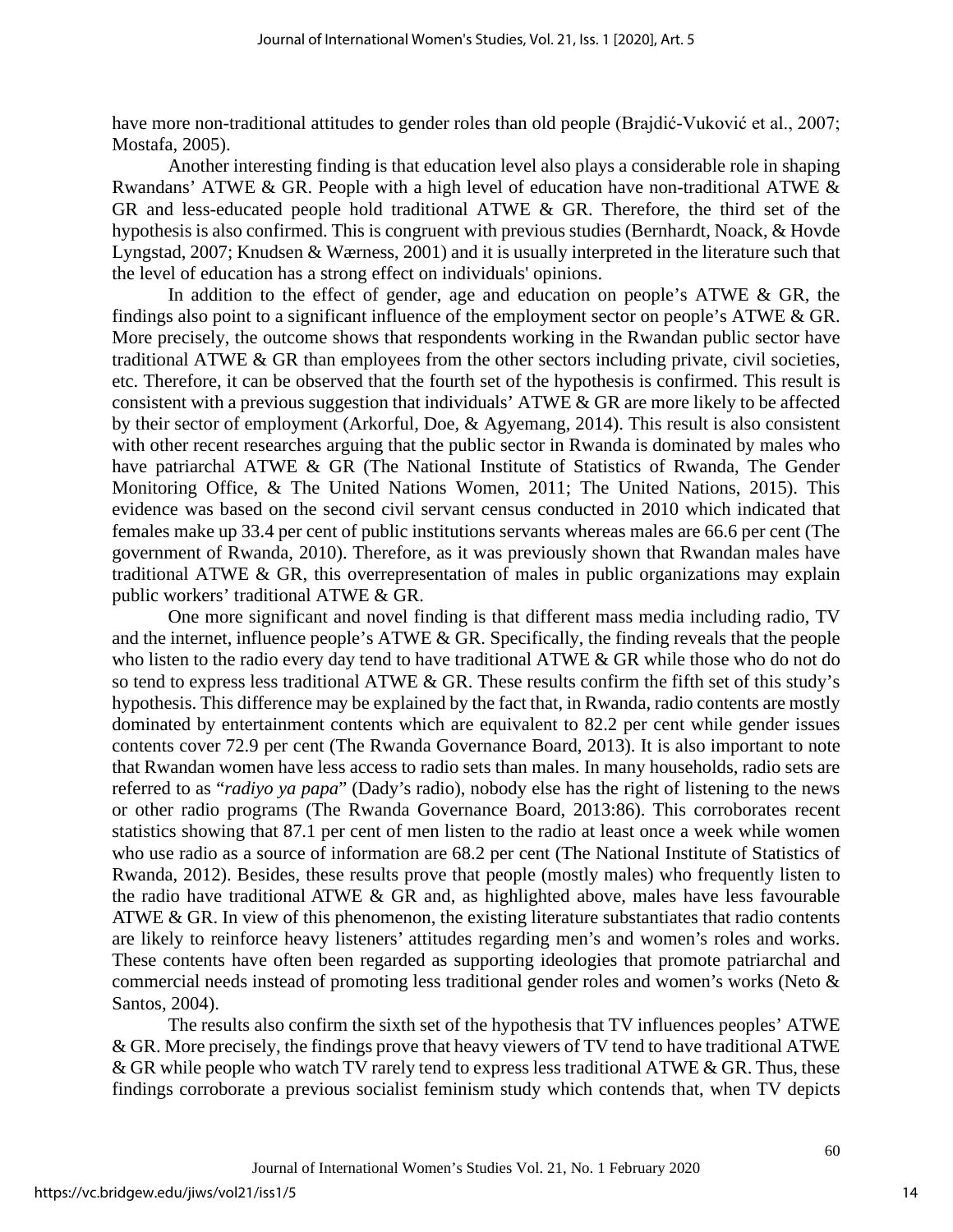certain social groups in a negative and unrealistic manner, viewers are most likely to be influenced by stereotypes like *men are breadwinners and women housekeepers* (Matthews, 2007). Therefore, as argued by Eisend (2010), such stereotypes can negatively impact and restrict opportunities for work, especially for women, by lowering self-esteem, career, and self-development.

As regards the effects of the Internet, the findings indicate that greater Internet users have traditional ATWE & GR while light Internet users have less traditional ATWE & GR. Therefore, it can be observed that the last set of hypothesis is also confirmed. This finding aligns with previous feminist studies which indicate that when people are exposed to several gender-stereotypical contents, some of them are likely to adopt gender stereotypes as displayed in those contents (Aubrey & Harrison, 2004; Collins, 2011; Park, 2009). Besides, this finding dovetails with the symbolic interactionism theory which postulates that individuals' life is like a symbolic sphere (Blumer, 2004) and every culture shapes culture symbolic codes that help to make gender identity and relationships (Goffman, 2008). For instance, the way males and females are portrayed together in mass media draws from these codes (Goffman, 2008). In his work on men and women's depiction in advertisements, Goffman shows that media do not portray how men and women really behave. Instead, mass media attempt to convince audiences that this is how women and men are, want to be, or should be. To illustrate, Goffman notes that in advertisements' images whereby men and women are portrayed together, men are always exposed as taller. However, according to these symbolic codes, if a woman is taller than the man, the latter is the more powerful symbol. Regarding conventional codes, our cultural ideal is to depict the man as the dominating, more powerful person. Therefore, the Internet negative contents also have a big role in influencing individuals' attitudes and behaviours.

An additional reason explaining why Rwandan people who use very often the internet have traditional ATWE & GR is that most of them are men and, as has been noted previously, men hold traditional ATWE & GR. This result supports a recent study revealing that Rwandan women have less access and use of ICTs in general and the internet in particular, because of different socioeconomic factors including lack of computer literacy (Mumporeze & Prieler, 2017). As can be seen, this is also consistent with the recent statistics indicating that the proportion of computer literacy of women aged above 15 years is 6.8 per cent whereas for men it is 10.3 per cent of the Rwandan population (The National Institute of Statistics of Rwanda, 2015).

All things considered, the findings unveil a paradox in the literature related to the status of gender equality in Rwanda. More precisely, although Rwanda is known as the most genderequality country in the world (The World Economic Forum, 2017), the findings from the current study contradict this because different categories of Rwandan people still have traditional ATWE & GR, which may hinder considerably these efforts meant to eradicate gender inequality. One of the reason explaining why Rwandan women are still facing these traditional ATWE  $\&$  GR and related consequences such as occupational segregation or gender pay gaps is rooted in gender equality strategies, which were characterised by several studies as paradoxical because the beneficiaries of those strategies do not embody all the spectrum of economic classes, ethnicities or education levels for all Rwandan women nowadays (Berry, 2015; Longman, 2006; Pottier, 2002; Reyntjens, 2004). Moreover, a recent study also shows that these gender strategies may also somewhat be a mere strategy to attract overseas investors and recognition. Indeed, the state's need to promote gender equality may be viewed as less important to its goals of sustaining economic development and upholding political control (Debusscher & Ansoms, 2013). As it turns out, Rwanda gender equality strategies have not yet succeeded to deeply eradicate gender inequality.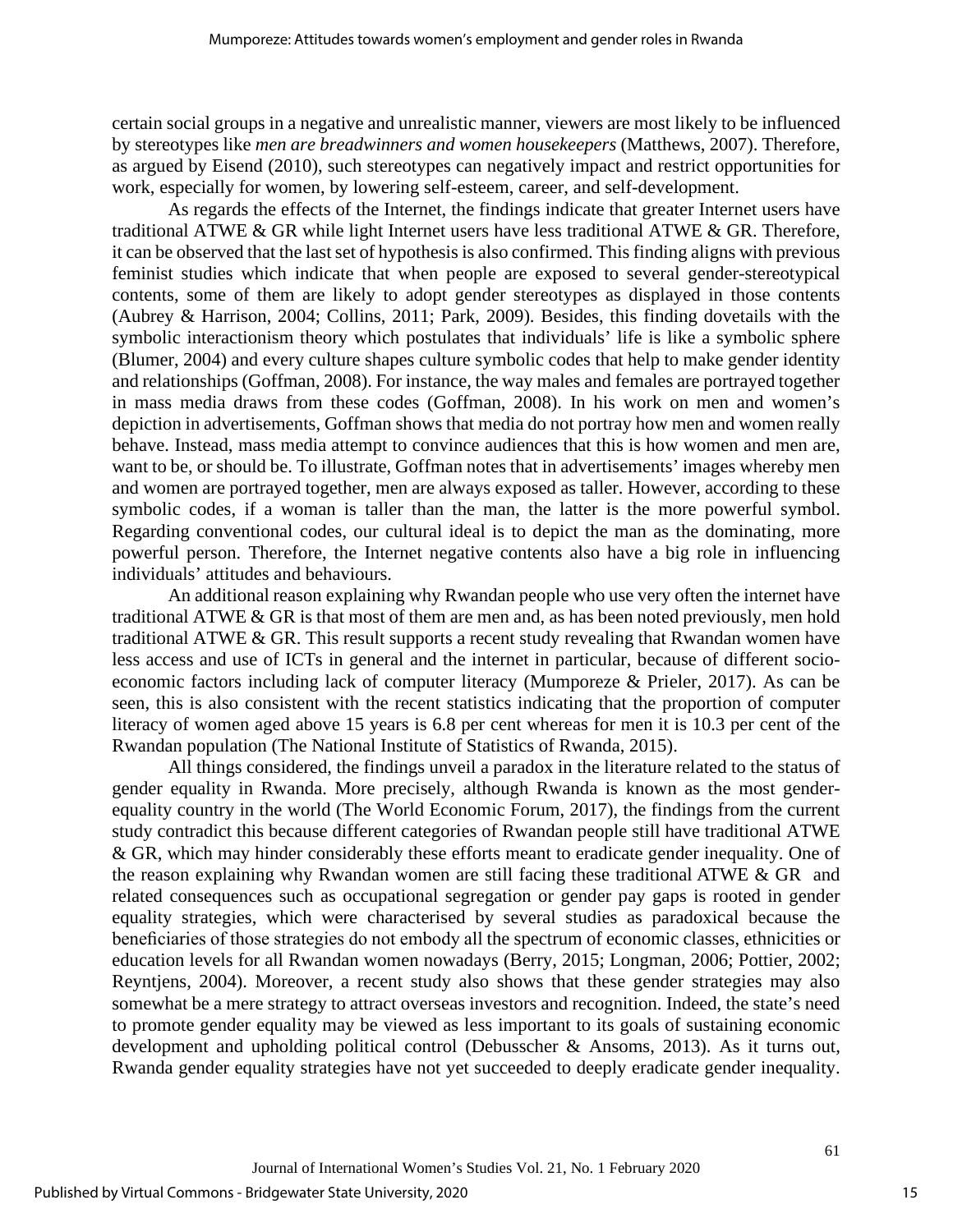Instead, these efforts are likely to generate a new form of gender inequality rooted in traditional ATWE & GR which may impede women's labour-force and social participation.

In addition, compared to the findings by older researches, the present study provides a novel perspective on women's employment and gender roles. Thus, this study broadens the existing literature by stating that the major tenants of patriarchy and capitalism including men control of women's work and related attitudes are not the only factors that control peoples' ATWE & GR as revealed by socialist feminist theory. Instead, this study concludes that additional dynamics including gender, age, educational level, job sectors, and mass media factors work together to influence individuals' ATWE & GR.

#### **Conclusion and research implications**

Informed by socialist feminism theory on gender roles and women's work, this study aimed at analysing whether gender, age, education level, employment sector, radio, TV, and the Internet may influence people's ATWE & GR. The main results indicate that Rwandans express ambivalent attitudes toward women's work and gender roles, comprising both traditional and nontraditional attitudes. Overall, these results bear theoretical and policy-related implications.

Theory wise, this paper adds on existing explanatory models the fact that determinants of ATWE & GR go beyond patriarchy and capitalism to include other factors such as gender, age, educational level, job sectors and mass media factors that work together to shape individuals' ATWE & GR.

As for policy implications, this study draws from worrying traditional ATWE & GR expressed by various categories of people including men, old people, low educated people, public employees, and heavy media users to stimulate policymakers for more gender-sensitive strategies in order to create awareness about gender roles and women's work in the workplace as well as in the entire society.

To open the horizons for further academic research, the present study submits that deeper empirical insight is needed to explain how socioeconomic class, region, and religion in addition to the factors explored herein, might influence people's ATWE & GR. Besides, while the mainstream scholarship views patriarchy as revolving around a dichotomous mindset whereby men and women are always considered based on domination and sex-based relations (Lorber, 2012), the findings of this study point to the fact that patriarchy alone may not fully explain a number of issues including the prevalence of negative ATWE  $\&$  GR in areas such as the media despite relentless efforts by the Rwandan Government to mainstream gender and curb stereotypes in various institutions (The Ministry of Gender and Family Promotion, 2011). To better comprehend this, other venues may arguably need to be explored such as the market forces, hence the capitalistic drive behind media institutions' political economy.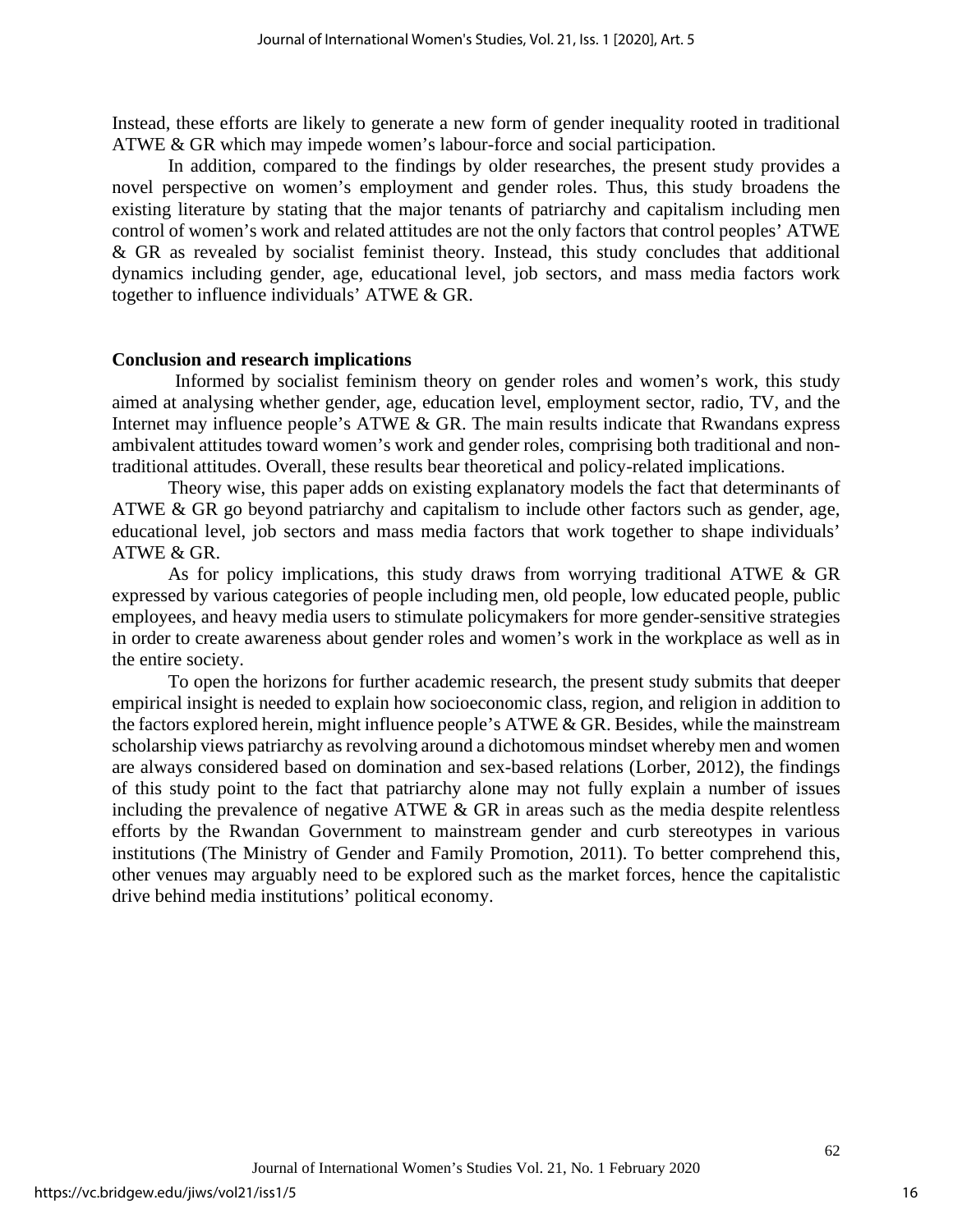**References**

- Alibeli, M. A. (2015). Gender and Attitudes toward women in the United Arab Emirates. *Perspectives on Global Development and Technology*, *14*, 109-125.
- Arkorful, H. K., Doe, F., & Agyemang, C. B. (2014). Attitude of private and public sector employees towards female managers in Ghana. *International Journal of Human Resource Studies*, *4*(3), 241–253. https://doi.org/10.5296/ijhrs.v4i3.6201
- Aubrey, J. S., & Harrison, K. (2004). The gender-role content of children's favorite television programs and it's links to their gender-related perceptions. *Media Psychology*, *6*(2), 111– 146. https://doi.org/10.1207/s1532785xmep0602\_1
- Baarspul, H. C., & Wilderom, C. P. M. (2011). Do employees behave differently in public vs private sector organizations? *Public Management Review*, *13*(7), 967–1002. https://doi.org/10.1080/14719037.2011.589614
- Baum, M. A., & Potter, P. B. K. (2008). The relationships between mass media, public opinion, and foreign policy: Toward a theoretical synthesis. *Annual Review of Political Science*, *11*(1), 39–65. https://doi.org/10.1146/annurev.polisci.11.060406.214132
- Beard, K. W. (2002). Internet addiction: current status and implications for employees. *Journal of Employment Counseling*, *39*(1), 2-11. https://doi.org/10.1002/j.2161- 1920.2002.tb00503.x
- Becker, A. E., Burwell, R. A., Gilman, S. E., Herzog, D. B., & Hamburg, P. (2002). Eating behaviours and attitudes following prolonged exposure to television among ethnic Fijian adolescent girls. *The British Journal of Psychiatry*, *180*(6), 509-514. https://doi.org/10.1192/bjp.180.6.509
- Bernhardt, E., Noack, T., & Hovde Lyngstad, T. (2008). Shared housework in Norway and Sweden: Advancing the gender revolution. *Journal of European Social Policy*, *18*(3), 275-288. https://doi.org/10.1177/0958928708091060
- Berry, M. E. (2015). When "bright futures" fade: Paradoxes of women's empowerment in Rwanda. *Journal of Women in Culture and Society*, *41*(1), 1-27. https://doi.org/10.1086/681899

Blumer, H. (2004). *George Herbert Mead and human conduct*. Oxford: Rowman Altamira.

Brajdić-Vuković, M., Birkelund, G. E., & Štulhofer, A. (2007). Between tradition and modernization: Attitudes toward women's employment and gender roles in Croatia. *International Journal of Sociology*, *37*(3), 32-53. https://doi.org/10.2753/IJS0020- 76593703002

Cheal, D. (2003). *Family: Critical Concepts in Sociology*. London: Routledge.

- Colley, A., & Maltby, J. (2008). Impact of the Internet on our lives: Male and female personal perspectives. *Computers in Human Behavior*, *24*(5), 2005-2013. https://doi.org/10.1016/j.chb.2007.09.002
- Collins, R. L. (2011). Content analysis of gender roles in media: Where are we now and where should we go? *Sex Roles*, *64*(3-4), 290-298. https://doi.org/10.1007%2Fs11199-010- 9929-5
- Connell, R. W. (2014). *Gender and power: Society, the person and sexual politics*. London: John Wiley & Sons.
- Crompton, R., & Lyonette, C. (2005). The new gender essentialism–domestic and family 'choices' and their relation to attitudes 1. *The British Journal of Sociology*, *56*(4), 601- 620. https://doi.org/10.1111/j.1468-4446.2005.00085.x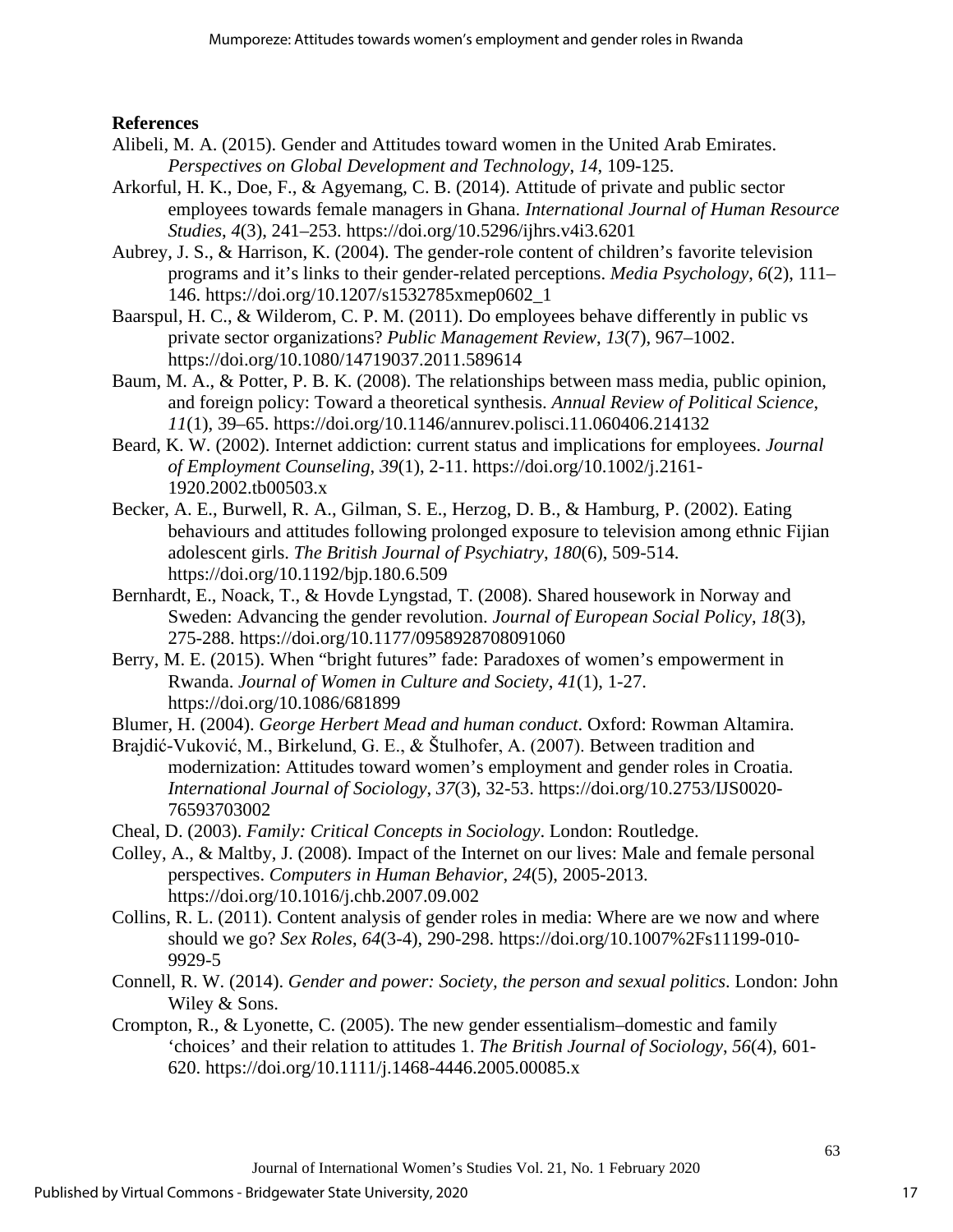- Cudd, A., & Holmstrom, N. (2011). *Capitalism, for and against: A feminist debate*. New York: Cambridge University Press.
- Debusscher, P., & Ansoms, A. (2013). Gender equality policies in Rwanda: Public relations or real transformations? *Development and Change*, *4*(5), 1111-1134. https://doi.org/10.1111/dech.12052
- Donnelly, K., Twenge, J. M., Clark, M. A., Shaikh, S. K., Beiler-May, A., & Carter, N. T. (2015). Attitudes toward women's work and family roles in the United States, 1976- 2013. *Psychology of Women Quarterly*, *40*(1), 41-54. https://doi.org/10.1177/0361684315590774
- Ehrenreich, B., & English, D. (2013). *For her own good: Two centuries of the experts advice to women*. Garden: Anchor.
- Ehrenreich, B., & Hochschild, A. R. (2003). *Global woman: Nannies, maids, and sex workers in the new economy*. Basingstoke: Macmillan.
- Eisend, M. (2010). A meta-analysis of gender roles in advertising. *Journal of the Academy of Marketing Science*, *38*(4), 418-440. https://doi.org/10.1007/s11747-009-0181-x
- Engels, F. (2010). *The origin of the family, private property and the state* (Reissue). London: Penguin Classics.
- Erdoğan, Y. (2008). Exploring the Relationships among Internet Usage, Internet Attitudes and Loneliness of Turkish Adolescents. *Cyberpsychology: Psychosocial Research on Cyberspace*, *2*(2), 11-20.
- Fortin, N. (2005). Gender role attitudes and the labour-market outcomes of women across OECD countries. *Oxford Review of Economic Policy*, *21*(3), 416-438. https://doi.org/10.1093/oxrep/gri024
- Goffman, E. (2008). *Gender advertisements*. Cambridge, MA: Harvard University Press.
- Hanson, S., Fuchs, S., Aisenbrey, S., & Kravets, N. (2004). Attitudes toward gender, work, and family among female and male scientists in Germany and the United States. *Journal of Women and Minorities in Science and Engineering*, *10*(2), 99-129. https://doi.org/10.1615/JWomenMinorScienEng.v10.i2.10
- Haraway, D. J. (2001). "Gender" for a Marxist dictionary: The sexual politics of a word. In E. A. Castelli (Ed.), *Women, gender, religion: A reader* (pp. 49–75). New York: Palgrave Macmillan. https://doi.org/10.1007/978-1-137-04830-1\_6
- Harper, B., & Tiggemann, M. (2008). The effect of thin ideal media images on women's selfobjectification, mood, and body image. *Sex Roles*, *58*(9), 649-657. https://doi.org/10.1007/s11199-007-9379-x
- Hartmann, H. I. (2003). The family as the locus of gender, class, and political struggle: The example of housework. In D. Cheal (Ed.), *Family: Critical Concepts in Sociology* (pp. 2001-229). London: Routledge.
- Holmstrom, N. (2011). *The socialist feminist project: A contemporary reader in theory and politics*. New Delhi: Aakar Books.
- Hurtz, W., & Durkin, K. (2006). The effects of gender‐stereotyped radio commercials. *Journal of Applied Social Psychology*, *34*(9), 1974-1992. https://doi.org/10.1111/j.1559- 1816.2004.tb02595.x
- Kaur, G., & Lomash, H. (2015). Do public and private sector employees differ in empowerment perceptions? A comparative study. *International Journal of Social Science and Humanity*, *5*(11), 907-911. https://doi.org/10.7763/IJSSH.2015.V5.578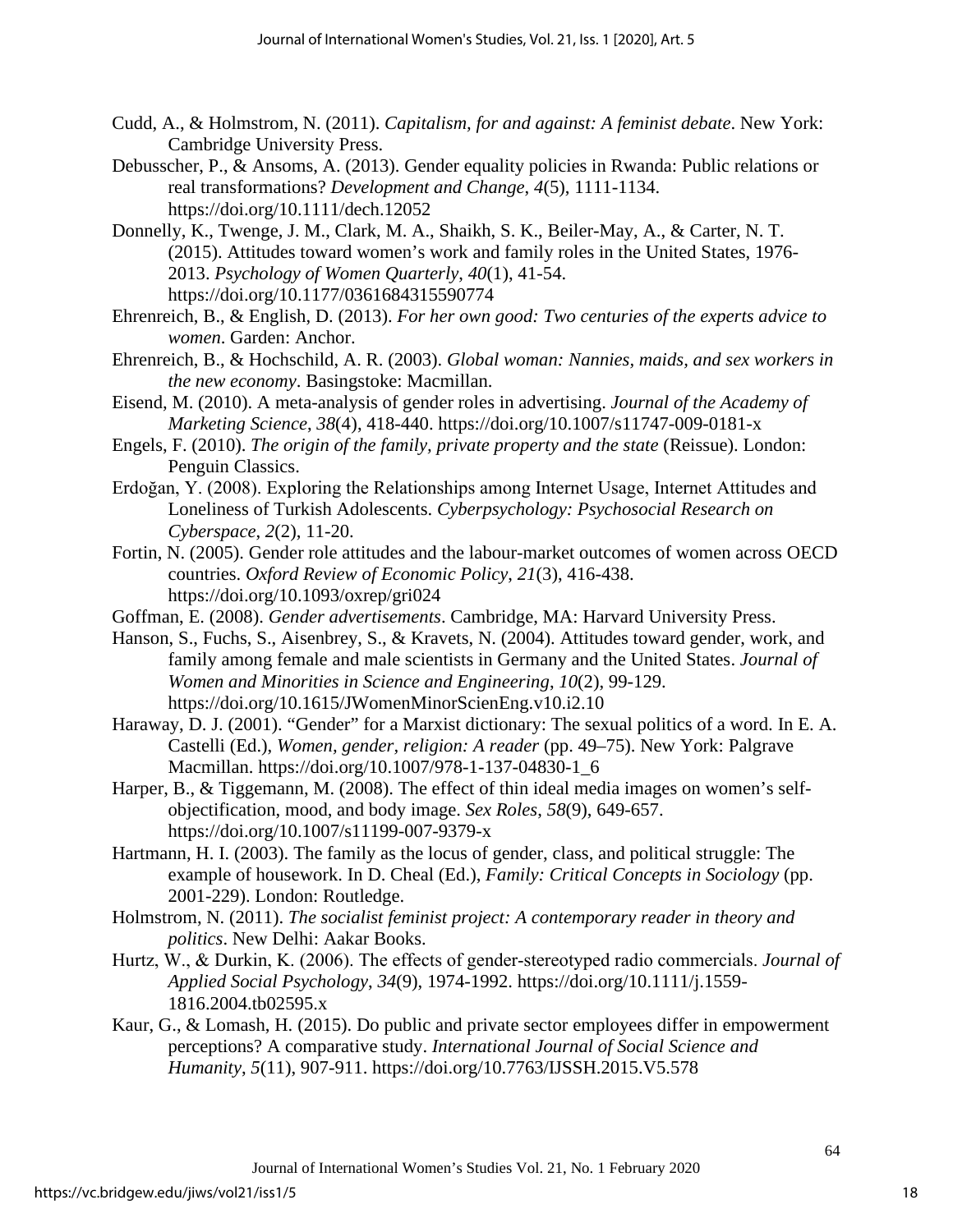- Knudsen, K., & Wærness, K. (2001). National context, individual characteristics, and attitudes on mothers' employment: A comparative analysis of Great Britain, Sweden and Norway. *Acta Sociologica*, *44*(1), 67-79. https://doi.org/10.1177/000169930104400106
- Lamphere, L., & Zimbalist, R. M. (2001). *Woman, culture, and society*. Stanford: Stanford University Press.
- Li, N., & Kirkup, G. (2007). Gender and cultural differences in Internet use: A study of China and the UK. *Computers and Education*, *48*(2), 301-317. https://doi.org/10.1016/j.compedu.2005.01.007
- Longman, T. (2006). Rwanda: Achieving equality or serving an authoritarian state? In B. Gretchen & H. E. Britton (Eds.), *Women in African Parliaments* (pp. 133-150). London: Lynne Rienner.
- Lorber, J. (2012). *Gender inequality: Feminist theories and politics*. Oxford: Oxford University Press.
- Marx, K. (2013). *Capital: A critical analysis of capitalist production, volume 1*. Hertfordshire: Wordsworth Editions Limited.
- Matthews, J. L. (2007). Hidden sexism: Facial prominence and its connections to gender and occupational status in popular print media. *Sex Roles*, *57*(7-8), 515-525. https://doi.org/10.1007/s11199-007-9276-3
- Max, J. R. (2010). *Destined for equality: The inevitable rise of women's status*. Cambridge: Harvard University Press.
- Montañés, P., Lemus, S. de, Bohner, G., Megías, J. L., Moya, M., & Garcia-Retamero, R. (2012). Intergenerational transmission of benevolent sexism from mothers to daughters and its relation to daughters' academic performance and goals. *Sex Roles*, *66*(7-8), 468- 478. https://doi.org/10.1007/s11199-011-0116-0
- Mostafa, M. M. (2005). Attitudes towards women managers in the United Arab Emirates: The effects of patriarchy, age, and sex differences. *Journal of Managerial Psychology, 20*(6), 522-540. https://doi.org/10.1108/02683940510615451
- Mumporeze, N., & Prieler, M. (2017). Gender digital divide in Rwanda: A qualitative analysis of socioeconomic factors. *Telematics and Informatics*, *34*(7), 1285-1293. https://doi.org/10.1016/j.tele.2017.05.014
- Neto, F., & Santos, A. (2004). Gender role stereotyping in radio advertisement s: A Portuguese and cross-national analysis. *Journal of Radio Studies*, *11*(1), 131-145. https://doi.org/10.1207/s15506843jrs1101
- Osofsky, J. D., & Hiram E. Fitzgerald. (2000). *Handbook of infant mental health*. New Jersey: Wiley.
- Park, S. (2009). Concentration of internet usage and its relation to exposure to negative content: Does the gender gap differ among adults and adolescents? *Women's Studies International Forum*, *32*(2), 98-107. https://doi.org/10.1016/j.wsif.2009.03.009
- Parsons, T. (2014). The American family: Its relations to personality and the social structure. In R. F. Bales & T. Parsons (Eds.), *Family: Socialization and interaction process* (pp. 3– 34). London: Routledge.
- Pottier, J. (2002). *Re-imagining Rwanda: Conflict, survival and disinformation in the late twentieth century*. Cambridge: Cambridge University Press.
- Rauterberg, M. (2004). Positive effects of entertainment technology on human behavior. In R. Jacquart (Ed.), *Building the information society* (pp. 51-58). Netherlands: Kluwer Academic Press.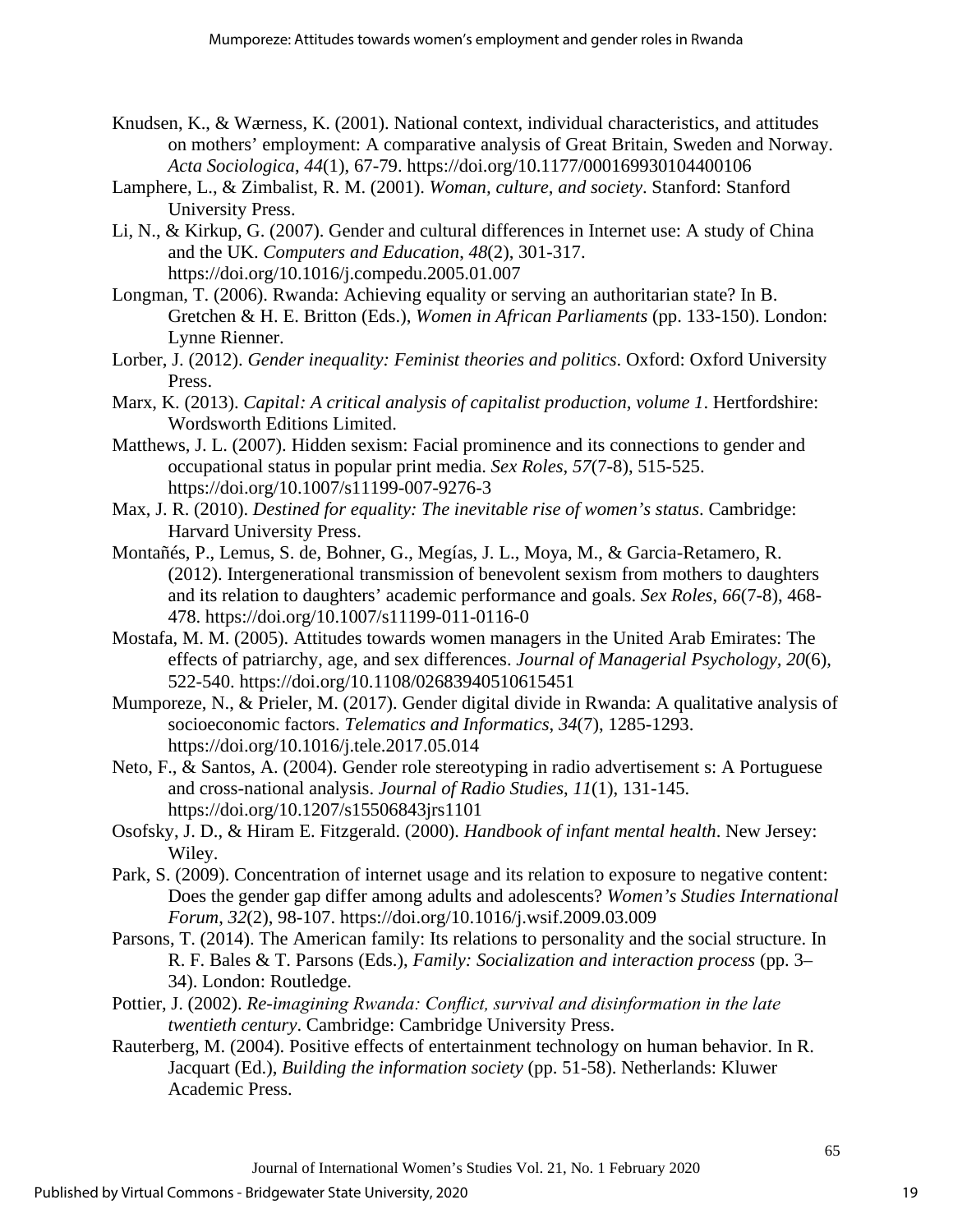- Reyntjens, F. (2004). Rwanda, ten years on: From genocide to dictatorship. *African Affairs*, *103*(411), 177-210.
- Rowbotham, S. (2015). *Woman's consciousness, man's world*. London: Verso.
- Saito, S. (2007). Television and the cultivation of gender-role attitudes in Japan: Does television contribute to the maintenance of the status quo? *Journal of Communication*, *57*(3), 511- 531. https://doi.org/10.1111/j.1460-2466.2007.00355.x
- Sayo, A. (2011). Teachers attitude towards female school managers in mixed public secondary schools in Nairobi province, Kenya. Retrieved March 1, 2017, from http://irlibrary.ku.ac.ke/handle/123456789/783
- Schober, P., & Scott, J. (2012). Maternal employment and gender role attitudes: dissonance among British men and women in the transition to parenthood. *Work, Employment and Society*, *26*(3), 514-530. https://doi.org/10.1177/0950017012438577
- Schultz, V. (2018). Telling Stories About Women and Work: Judicial Interpretations of Sex Segregation in the Workplace in Title VII Cases Raising the Lack of Interest Argument [1990]. In K. T. Bartlett & R. Kennedy (Eds.), *Feminist legal theory* (pp. 124-155). London: Routledge.
- Shephard, A., Pookulangara, S., Kinley, T. R., & Josiam, B. M. (2018). Media influence, fashion, and shopping: a gender perspective. *Journal of Fashion Marketing and Management*, *20*(1), 4-18. https://doi.org/10.1108/JFMM-09-2014-0068
- Simon, S., & Hoyt, C. L. (2013). Exploring the effect of media images on women's leadership self-perceptions and aspirations. *Group Processes & Intergroup Relations*, *16*(2), 232- 245. https://doi.org/10.1177/1368430212451176
- Stewart, T. L., Harris, K. R., Knippenberg, A., Hermsen, B. J., J., & Lippmann, M. W. (2006). The effect of attitude toward women on the relative individuation of women and men is mediated by perceived gender subgroups. *British Journal of Social Psychology*, *45*(4), 759–775. https://doi.org/10.1348/014466605X62442
- Stewart, T. L., & Vassar, P. M. (2000). The effect of occupational status cues on memory for male and female targets. *Psychology of Women Quarterly*, *24*(2), 161-169. https://doi.org/10.1111/j.1471-6402.2000.tb00197.x
- Stockburger, D. W. (2003). *Introductory statistics: concepts, models, and applications: Concepts, models, and applications.* (3rd ed.). Ohio: Atomic Dog Publishing.
- Subrahmanyam, K., Greenfield, P., Kraut, R., & Gross, E. (2001). The impact of computer use on children ' s and adolescents ' development. *Applied Developmental Psychology*, *22*(1), 7-30. https://doi.org/10.1016/S0193-3973(00)00063-0
- The government of Rwanda. (2010). *Civil servant census*. Kigali: National Institute of Statistics Rwanda.
- The International Labour Organization. (2018). *Global wage report 2018 / 19 what lies behind gender pay gaps*. Geneva: The International Labour Office (ILO). Retrieved from https://www.ilo.org/wcmsp5/groups/public/---dgreports/---dcomm/-- publ/documents/publication/wcms\_650553.pdf
- The Ministry of Gender and Family Promotion. (2011). *National strategic plan for fighting against gender based violence*. Kigali.
- The National Institute of Statistics of Rwanda. (2011). *Gender statistics* (Vol. 1). Kigali: The National Institute of Statistics of Rwanda, The Gender Monitoring Office & The United Nations Women.